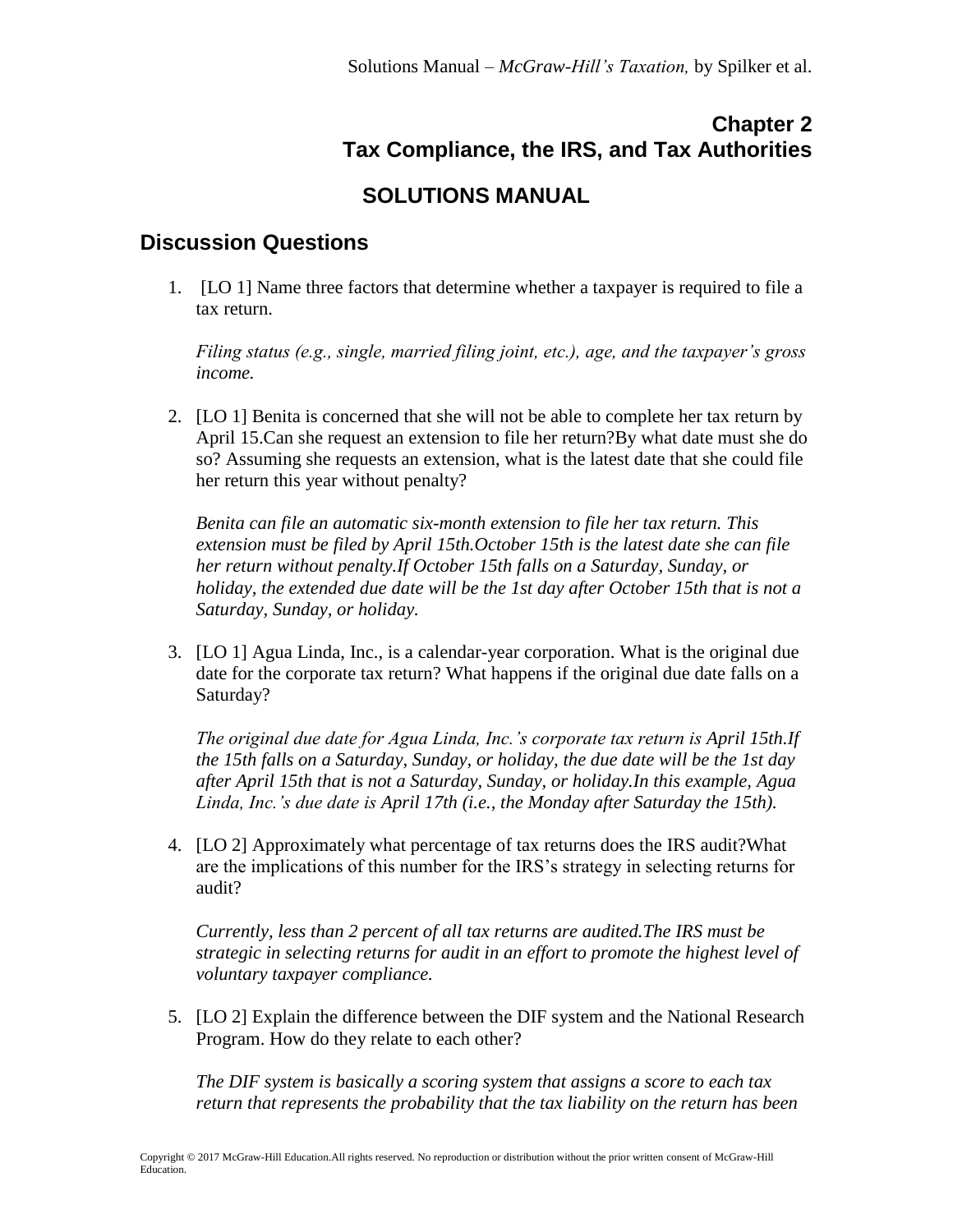*underreported (i.e., a higher score, a higher likelihood of underreporting).The IRS derives the weights assigned to specific tax return attributes from historical IRS audit adjustment data from the National Research Program (NRP).*

*The NRP analyzes randomly selected returns to ensure that the DIF scorings are representative of the population of tax returns.The DIF system then uses these (undisclosed) weights to score each tax return based on the tax return's characteristics.Returns with higher DIF scores are then reviewed to determine if an audit is the best course of action.*

6. [LO 2] Describe the differences between the three types of audits in terms of their scope and taxpayer type.

*The three types of IRS audits consist of correspondence, office, and field examinations.Correspondence examinations are the most common.These audits (as the name suggests) are conducted by mail and generally are limited to one or two items on the taxpayer's return.Among the three types of audits, correspondence audits are generally the most narrow in scope and least complex.*

*Office examinations are the second most common audit.As the name suggests, the IRS conducts these audits at the local IRS office.These audits are typically broader in scope and more complex than correspondence examinations.Small businesses, taxpayers operating sole proprietorships, and middle to high-income individual taxpayers are likely candidates for office examinations.In these examinations, the taxpayer receives a notice that identifies the items subject to audit, requests substantiation for these items as necessary, and notifies the taxpayer of the date, time, and location of the exam.Taxpayers may attend the examination alone, or simply let their tax adviser or attorney attend on the taxpayer's behalf.* 

*Field examinations are the least common audit.The IRS conducts these audits at the taxpayer's office (i.e., place of business), or the location where the taxpayer's books, records and source documents are maintained.Field examinations are generally the broadest in scope and most complex of the three audit types.They can last many months to multiple years and generally are limited to business returns and the most complex individual returns.*

7. [LO 2] Simon just received a 30-day letter from the IRS indicating a proposed assessment.Does he have to pay the additional tax?What are his options?

*Simon does not have to pay the additional tax at this time.The 30-day letter instructs the taxpayer that he or she has 30 days (1) to request a conference with an appeals officer, who is independent (resides in a separate IRS division) from the examining agent or (2) to agree to the proposed adjustment.If the taxpayer chooses to go to the appeals conference and reaches an agreement with the IRS at the appeals conference, the taxpayer can then sign the Form 870.If the taxpayer*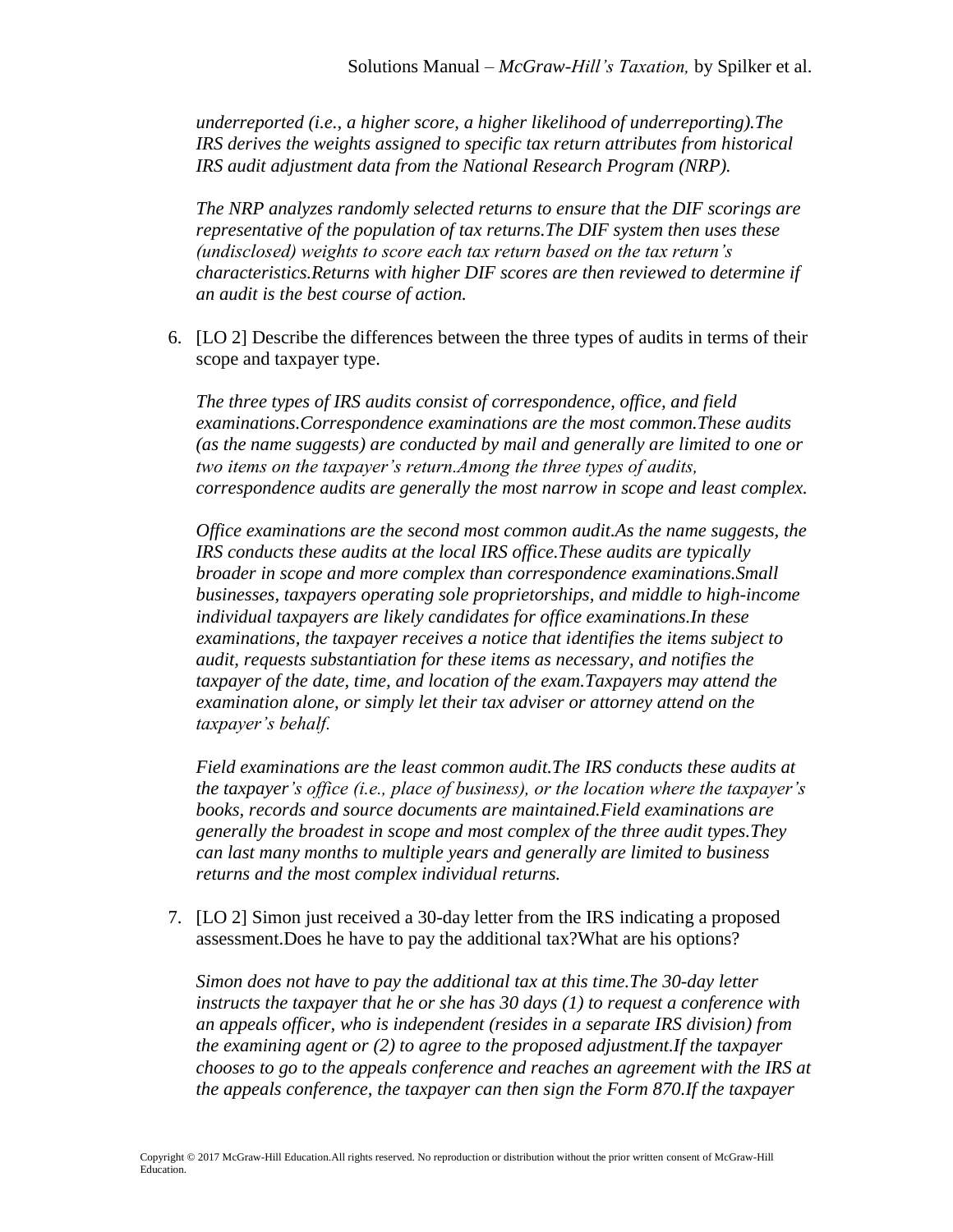*and IRS do not agree on the proposed adjustment at the appeals conference, or the taxpayer chooses not to request an appeals conference, the IRS will then send the taxpayer a 90-day letter (statutory notice of deficiency).*

8. [LO 2] Compare and contrast the three trial-level courts.

*The U.S. District Court is the only court that provides for a jury trial; the U.S. Tax Court is the only court that allows tax cases to be heard before the taxpayer pays the disputed liability and the only court with a small claims division (hearing claims involving disputed liabilities of \$50,000 or less); the U.S. Tax Court judges are tax experts, whereas the U.S. District Court and U.S. Court of Federal Claims judges are generalists.Both the U.S. Tax Court and local U.S. District Court cases appeal to the specific circuit court based on the taxpayer's residence.In contrast, all U.S. Court of Federal Claims cases appeal to the U.S. Circuit Court of Appeals for the Federal Circuit.*

9. [LO 3] Compare and contrast the three types of tax law sources and give examples of each.

*The three types of tax law sources include statutory authority issued by Congress (e.g., the Internal Revenue Code, committee reports), judicial authority (i.e., rulings by the U.S. District Court, U.S. Tax Court, U.S. Court of Federal Claims, U.S. Circuit Court of Appeals, or U.S. Supreme Court), and administrative authority (e.g., regulations, revenue rulings, and revenue procedures).In addition to being issued by different groups, the format and purposes of each of these authorities are different.Whereas statutory authorities are tax laws enacted by Congress, judicial and administrative authorities generally interpret enacted tax laws.*

10. [LO 3] The U.S. Constitution is the highest tax authority but provides very little in the way of tax laws.What are the next highest tax authorities beneath the U.S. Constitution?

*The Internal Revenue Code of 1986 and Supreme Court decisions represent the highest tax authority beneath the U.S. Constitution.However, the Supreme Court does not establish law, but instead, simply interprets and applies the Code (and other authorities).*

11. [LO 3] Jackie has just opened her copy of the Code for the first time.She looks at the table of contents and wonders why it is organized the way it is.She questions whether it makes sense to try and understand the Code's organization.What are some reasons why understanding the organization of the Internal Revenue Code may prove useful?

*One must understand the organization of a code section (i.e., into subsections, paragraphs, subparagraphs, and clauses) to be able to cite the respective law*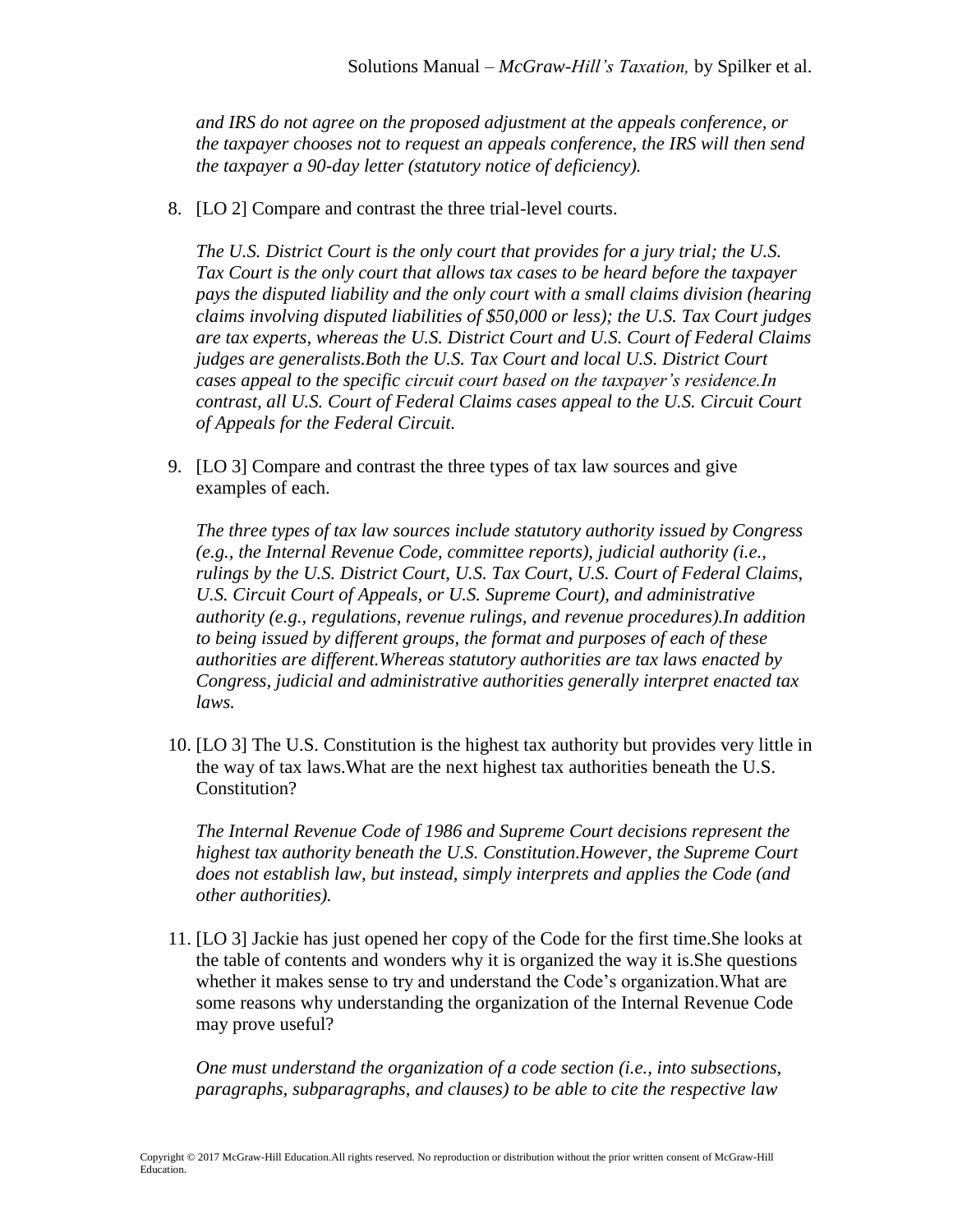*correctly (e.g., IRC Sec. 162(b)(2)).Many provisions in the Code apply only to specific parts of the Code.If one does not understand what laws are encompassed in the chapter, it would be very difficult to interpret the code section and determine its applicability to a research question.Finally, the Code has been arranged such that, in general, similar code sections are grouped together.Understanding this organization allows the researcher to be much more efficient in locating relevant code sections.*

12. [LO 3] Laura Li, a U.S. resident, works for three months this summer in Hong Kong.What type of tax authority may be especially useful in determining the tax consequences of her foreign income?

*The tax treaty between the U.S. and Hong Kong.*

13. [LO 3] What are the basic differences between regulations, revenue rulings, and private letter rulings?

*Regulations are the Treasury Department's official interpretation of the Internal Revenue Code and have the highest authoritative weight among regulations, revenue rulings, and private letter rulings.Regulations are issued in three different forms: proposed, temporary, and final.In addition to being issued in three different forms, regulations also serve three basic purposes: interpretative, procedural, and legislative.Unlike regulations, revenue rulings address the specific application of the Code and regulations to a specific factual situation.Thus, while revenue rulings have less authoritative weight, they provide a much more detailed interpretation of the Code as it applies to a specific transaction and fact pattern.Letter rulings are less authoritative but more specific than revenue rulings and regulations.Letter rulings generally may not be used as precedent by taxpayers. However, they may be cited as authority to avoid the substantial understatement of tax penalty under IRC Sec. 6662 imposed on taxpayers and related tax practitioner penalty under IRC Sec. 6694. Private letter rulings represent the IRS's application of the Code and other tax authorities to a specific transaction and taxpayer.Private letter rulings are issued in response to a taxpayer request and are common for proposed transactions with potentially large tax implications.*

14. [LO 3] Under what circumstances would the IRS issue an acquiescence? A nonacquiescence? An action on decision?

*Except for Supreme Court cases, whenever the IRS loses, it may issue an acquiescence or nonacquiescence as guidance for how the IRS intends to respond to the loss.Although an acquiescence indicates that the IRS has decided to "follow" the court's adverse ruling in the future, it does not mean that the IRS agrees with the court's ruling.Instead, it simply means that the IRS will no longer litigate this issue.A nonacquiescence has the exact opposite implications.A nonacquiescence alerts taxpayers that the IRS plans to continue to litigate this*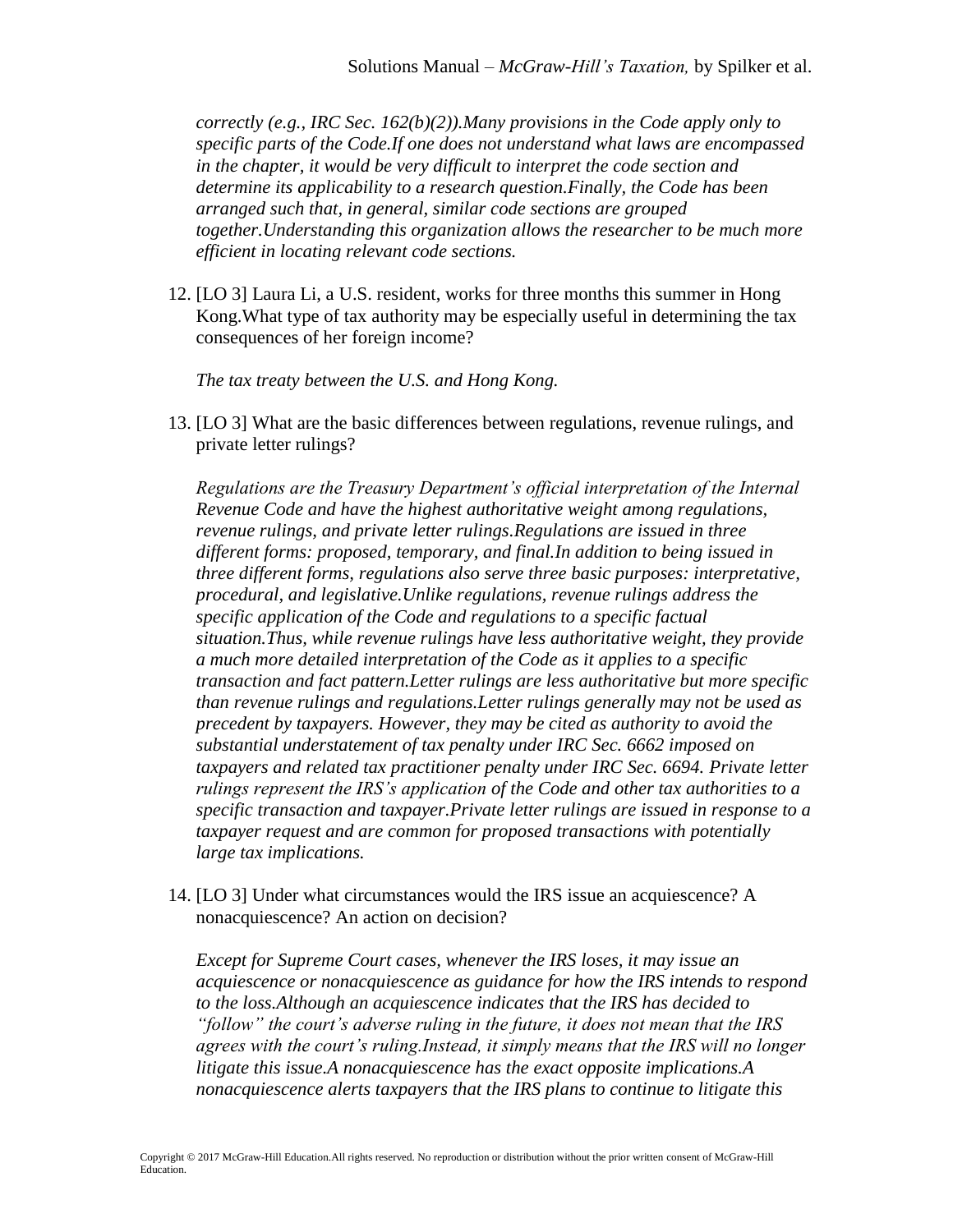*issue.Finally, the IRS also issues actions on decisions, which explain the background reasoning behind an IRS acquiescence or nonacquiescence.*

15. [LO 3] Carlos has located a regulation that appears to answer his tax research question.He is concerned because the regulation is a temporary regulation.Evaluate the authoritative weight of this type of regulation.Should he feel more or less confident in his answer if the regulation was a proposed regulation?

*Temporary regulations, as the name suggests, have a limited life (three years for regulations issued after November 20, 1988).Nonetheless, during their "life," they carry the same authoritative weight as final regulations.Thus, Carlos should be confident in his answer.Proposed regulations are, as the name suggests, "proposed," and thus do not carry the same authoritative weight as temporary or final regulations.Carlos should feel less confident in his answer if it was based on a proposed regulation.*

16. [LO 3] Tyrone recently read a regulation that Congress specifically requested the IRS to issue.What type of regulation is this?How does this regulation's authoritative weight compare to other regulations?

*Legislative regulation.Legislative regulations are more rare and are issued when Congress specifically directs the Treasury Department to issue regulations to address an issue in an area of law.In these instances, the Treasury is actually writing the law instead of interpreting the Code.Because legislative regulations actually represent the tax law instead of an interpretation, legislative regulations generally have been viewed to have more authoritative weight than interpretative and procedural regulations.However, in Mayo Foundation for Medical Education & Research v. U.S., 131 S.Ct. 704 (2011), the Supreme Court held (subject to specific conditions) that all Treasury regulations warrant deference.*

17. [LO 3] In researching a tax question, you find only one authority (a trial-level court opinion) that is directly on point.Which court would you least prefer to have heard this case and why?

*The U.S. District Court because these decisions are often considered less authoritative and are likely rendered by a district court outside of the taxpayer's jurisdiction (versus the U.S. Tax Court or U.S. Court of Federal Claims which have jurisdiction over all taxpayers regardless of their residence).U.S. District Court decisions are often considered to have the lowest authoritative weight because the U.S. District Court hears a much broader spectrum of issues compared to the U.S. Tax Court or U.S. Court of Federal Claims.Thus, U.S. District Court judges are considered generalists relative to U.S. Tax Court or U.S. Court of Federal Claims judges.*

18. [LO 3] What is *stare decisis* and how does it relate to the Golsen rule?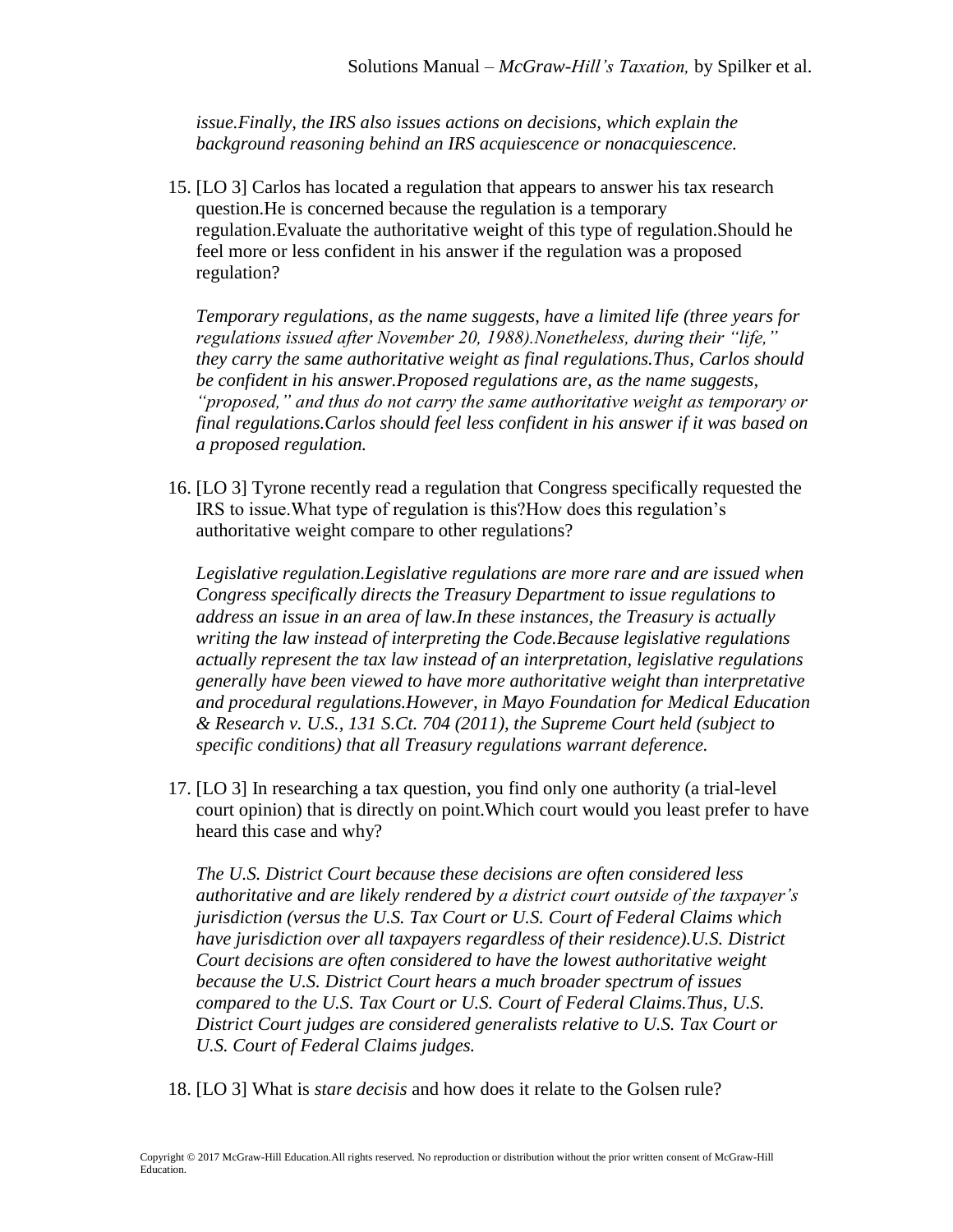*Stare decisis means that a court will rule consistently with (a) its previous rulings (i.e., unless they decide to overrule the decision) and (b) the rulings of higher courts with appellate jurisdiction (i.e., the courts their cases are appealed to).The doctrine of stare decisis presents a special problem for the tax court because it appeals to different circuits based on the taxpayer's residence.To implement the doctrine of stare decisis, the tax court applies the Golsen rule.The Golsen rule simply means that the tax court will abide by the circuit court's rulings that has appellate jurisdiction for a case.The implication of the Golsen rule is that the tax court may issue conflicting opinions in different circuits.*

19. [LO 4] Mason was shocked to learn that the current Code is the Internal Revenue Code of 1986.He thought that U.S. tax laws change more frequently.What is wrong with Mason's perception?

*Congress enacts tax legislation virtually every year that changes the Code.1986 is simply the last major overhaul of the Internal Revenue Code.All enacted changes are incorporated into the Internal Revenue Code of 1986.*

20. [LO 4] Describe in general the process by which new tax legislation is enacted.

*As required by the US Constitution (Article 1, Section 7), "All bills for raising revenue shall originate in the House of Representatives."The Senate may propose tax legislation, but the first to formally consider a bill will be the House, typically within its Ways and Means Committee.After the committee debates the proposed legislation and drafts a bill, the bill is sent to the House of Representatives for debate and ultimately a vote (either yea or nay without modification).If the bill is approved, it becomes an act and is sent to the Senate, which refers the act to the Senate Finance Committee.Not to be outdone by the House, the Senate Finance Committee typically amends the act during its deliberations.After the revised act passes the Senate Finance Committee, the act is sent to the Senate for debate and vote.Unlike the process in the House of Representatives, senators may modify the proposed legislation during their debate.*

*If the Senate passes the act, both the House and Senate versions of the legislation are sent to the Joint Conference Committee, which consists of members of the House Ways and Means Committee and the Senate Finance Committee.During the Joint Conference Committee deliberations, committee members debate the two versions of the proposed legislation.Possible outcomes for any specific provision in the proposed legislation include adoption of the Senate version, House version, or some compromise version of the two acts.Likewise, it is possible that the Joint Conference Committee will simply choose to eliminate specific provisions from the proposed legislation or fail to reach a compromise on the proposed legislation, thereby terminating the legislation.After the Joint Conference Committee approves the act, the revised legislation is sent to the House and Senate for vote.If approved by both the House and Senate, the act is sent to the*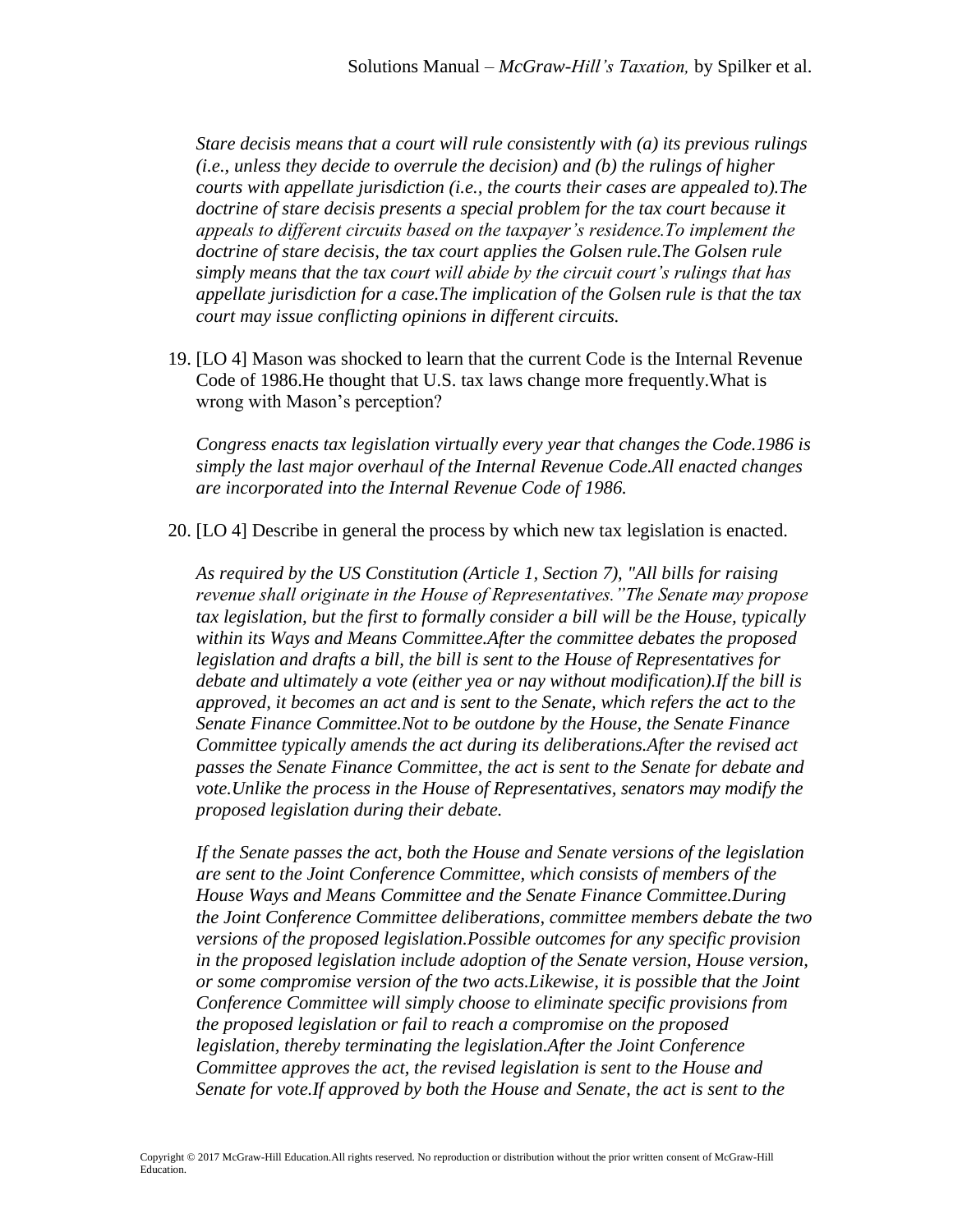*president for his or her signature.If the president signs the act, it becomes law and is incorporated into the Internal Revenue Code of 1986 (i.e., Title 26 of the U.S. Code, which contains all codified laws of the US).If the president vetoes the legislation, Congress may override the veto with a two-thirds positive vote in both the House of Representatives and Senate.*

21. [LO 4] What are the three committees that debate proposed tax legislation?What documents do these committees generate, and how might they be used?

*The House Ways and Means Committee, Senate Finance Committee, and Joint Conference Committee each produce a committee report that explains the current tax law, proposed change in the law, and justification for the change.These committee reports are considered "statutory" sources of the tax law and may be very useful in interpreting tax law changes and understanding Congressional intent.This is especially important after new legislation has been enacted because, with the exception of the Code, there will be very little authority interpreting the new law (i.e., no judicial or administrative authorities because of the time it takes for the new law to be litigated or for the IRS to issue interpretative guidance e.g., regulations, etc.).*

22. [LO 4] The president recently vetoed a tax act passed by the House and Senate.Is the tax act dead?If not, what will it take for the act to be passed?

*Congress may override the presidential veto with a two-thirds positive vote in the House of Representatives and Senate.*

23. [LO 5] What are the five basic parts of an internal research memo?

*The memo has five basic parts: (1) facts, (2) issues, (3) authority list, (4) conclusion, and (5) analysis.*

24. [LO 5] What is the difference between primary and secondary authorities?Explain the role of each authority type in conducting tax research.

*Primary authorities are official sources of the tax law generated by the legislative branch, judicial branch, or executive/administrative branch.Secondary authorities are unofficial tax authorities that basically interpret and explain the primary authorities.Secondary authorities may be very helpful in understanding a tax issue, but they hold little weight in a tax dispute (hence, the term unofficial tax authorities).Thus, tax advisers should always be careful to verify their understanding of tax law by examining primary authority directly and never cite secondary authority in a tax research memo.* 

25. [LO 5] Jorge is puzzled that the IRS and his CPA could legitimately reach different conclusions on a tax issue.Why does this happen?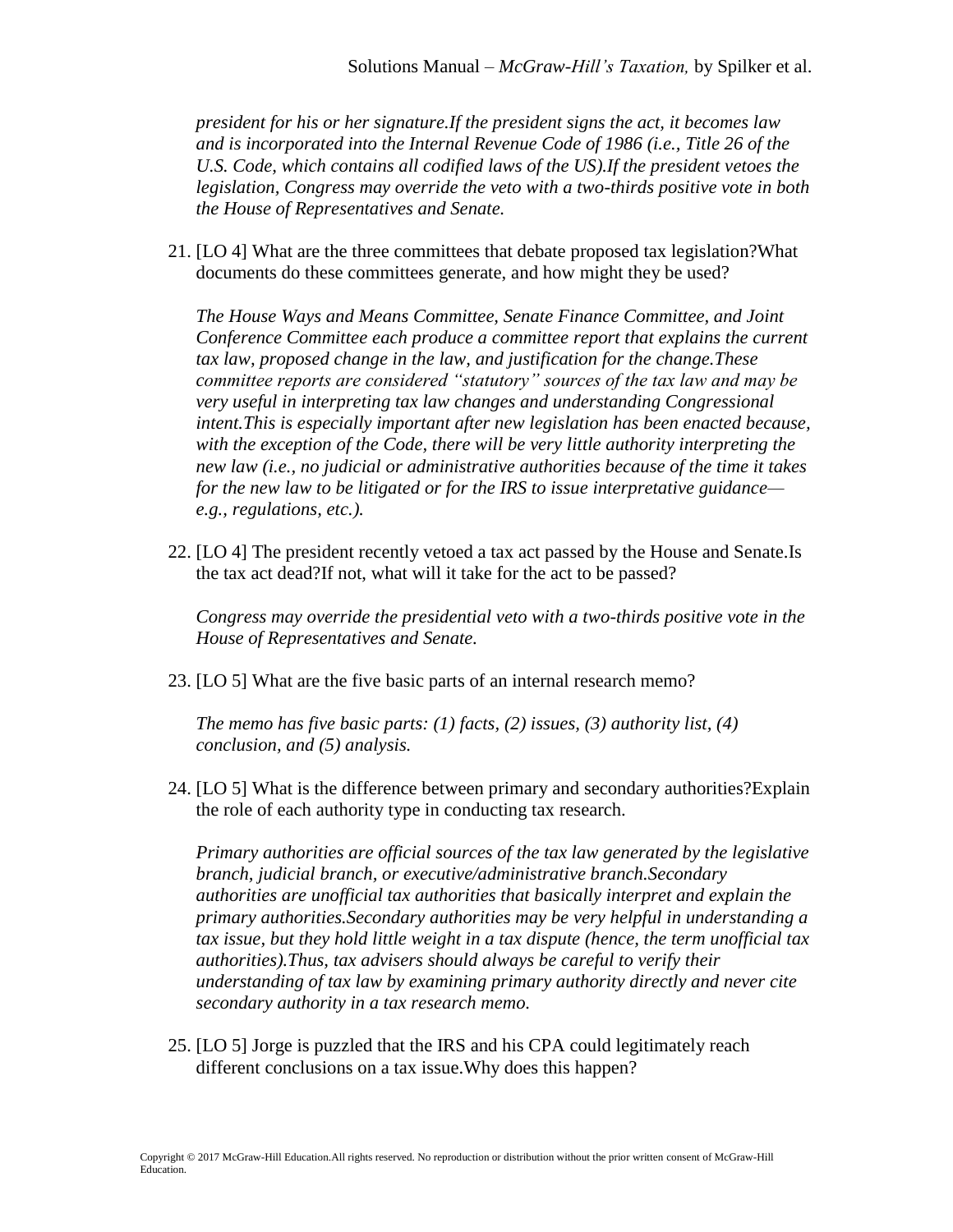*The tax law is not always clear—i.e., the Code does not specifically address the tax consequences of each transaction type or every possible variation of a particular transaction and thus, the application of the tax law is subject to debate and differing interpretations by the IRS, courts, CPAs, taxpayers, etc.*

26. [LO 5] What is the difference between open and closed facts?How is this distinction important in conducting tax research?

*Open facts are those that have not yet occurred (e.g., the facts associated with a proposed transaction).Closed facts are those that have already occurred (i.e., facts that have already transpired).The distinction between open and closed facts is important because open facts can be altered, and thus are flexible.Different facts may result in very different tax consequences.Open facts allow the taxpayer to arrange a transaction to achieve the most advantageous outcome.*

27. [LO 5] In writing a research memo, what types of facts should be included in the memo?

*Discuss facts that are relevant to the question presented—that is, facts that provide necessary background of the transaction and those facts that may influence the research answer (generally who, what, when, where, and how much).The fact discussion should be relatively brief to focus the reader's attention on the relevant characteristics of the transaction.*

28. [LO 5] Amber is a tax expert, whereas Rob is a tax novice.Explain how their process in identifying tax issues may differ.

*A CPA's ability to identify issues is largely a function of his or her tax expertise.A tax expert in a particular area will typically be able to identify quickly the specific tax issues that relate to transactions in that area.A novice, on the other hand, would likely identify broader issues first and then more specific issues as he researched the relevant tax law.*

29. [LO 5] Discuss the basic differences between annotated and topical tax services.How are these services used in tax research?

*Annotated tax services are arranged by code section—i.e., for each code section, an annotated service includes the code section, a listing of the code section history, copies of congressional committee reports that explain changes to the code section, a copy of all the regulations issued for the specific code section, the service's unofficial explanation of the code section, and brief summaries (called annotations) of relevant court cases, revenue rulings, revenue procedures, letter rulings, etc. that address issues specific to the code section.*

*Topical tax services are arranged by topic (e.g., taxable forms of income, taxexempt income, trade or business expenses, etc.).For each topic, the services*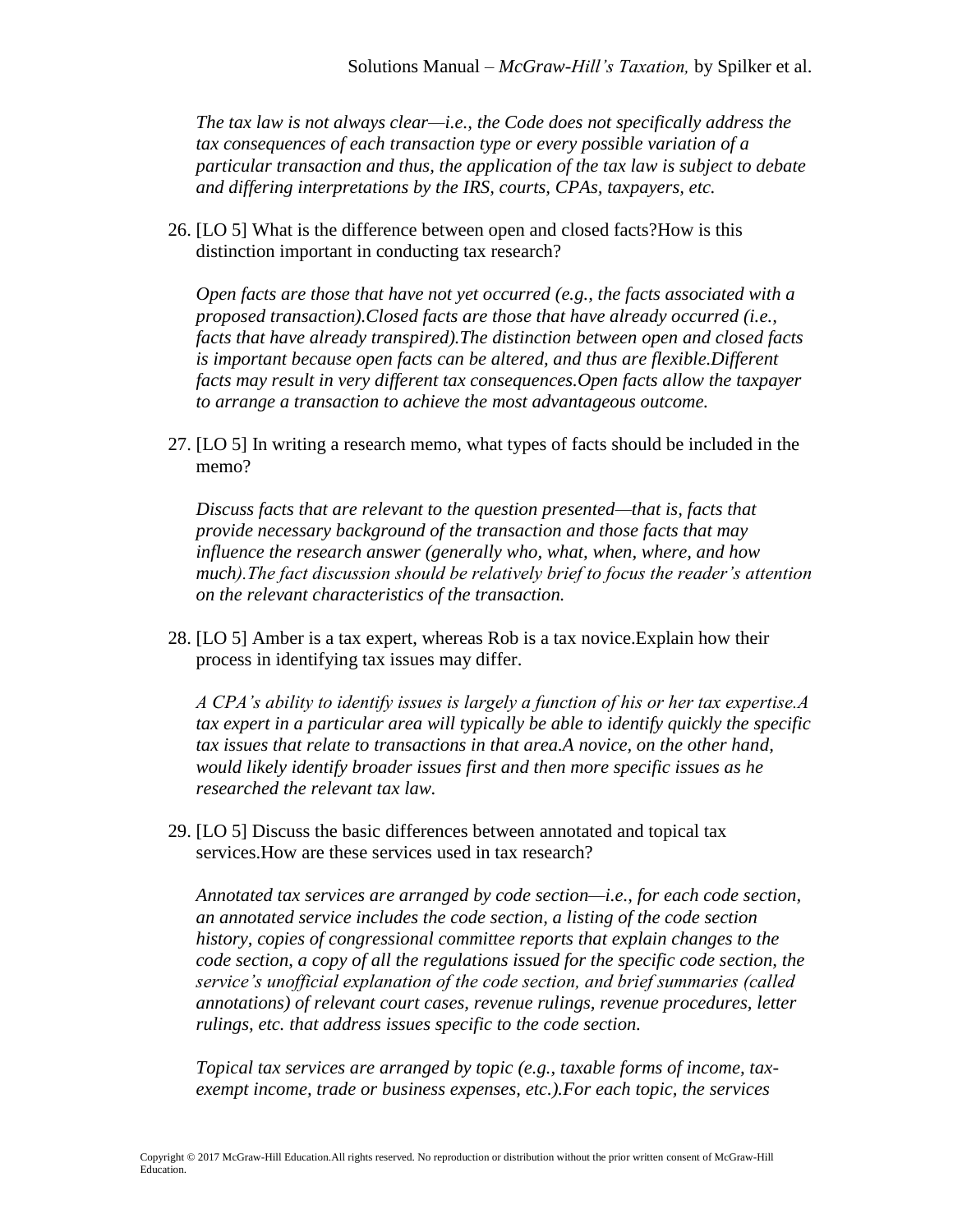*identify tax issues that relate to each topic, and then explain and cite (i.e., reference) authorities relevant to the issue (code sections, regulations, court cases, revenue rulings, etc.).Beginning tax researchers often prefer topical services, as they generally are easier to read.*

*An expert would probably go directly to the relevant portions of an annotated or topical service.A novice may conduct a keyword search in the service, use the tax service's topical index, or browse the tax service to identify the relevant portions of the service.*

30. [LO 5] In constructing a keyword search, what should the keyword search include?

*An ideal keyword search typically includes (1) the relevant area of law and (2) a fact or two that describes the transaction.*

31. [LO 5] Lindley has become very frustrated in researching a tax issue using keyword searches.What suggestions can you give her?

*If keyword searching is not proving beneficial, check your spelling, make sure you are searching the correct database, rethink your keywords, use another research method, use another tax service, or at as a last resort, take a break.*

32. [LO 5] Nola, a tax novice, has a fairly simple tax question.Besides tax services, what are some sources that she can use to answer her question?

*Tax publishers, such as CCH and RIA, produce quick reference tax guides (e.g., the CCH Master Tax Guide or the RIA Tax Handbook) that may be used to answer basic tax questions.*

33. [LO 5] Armando identifies a tax research question as being a question of fact.What types of authorities should he attempt to locate in his research?

*If you are researching a question of fact, it is important for the researcher to understand which facts determine the answer.In this type of question, Armando should focus his efforts understanding how various facts impact the research answer and identifying authorities with fact patterns similar to his client's fact pattern.*

34. [LO 5] How are citators used in tax research?

*Citators are used to review the history of a case (i.e., was it subsequently appealed and overturned?) and to identify subsequent cases that cite the case (i.e., either favorably, which strengthens the case, or unfavorably, which weakens the case).Citators can also be used to check the status of revenue rulings, revenue*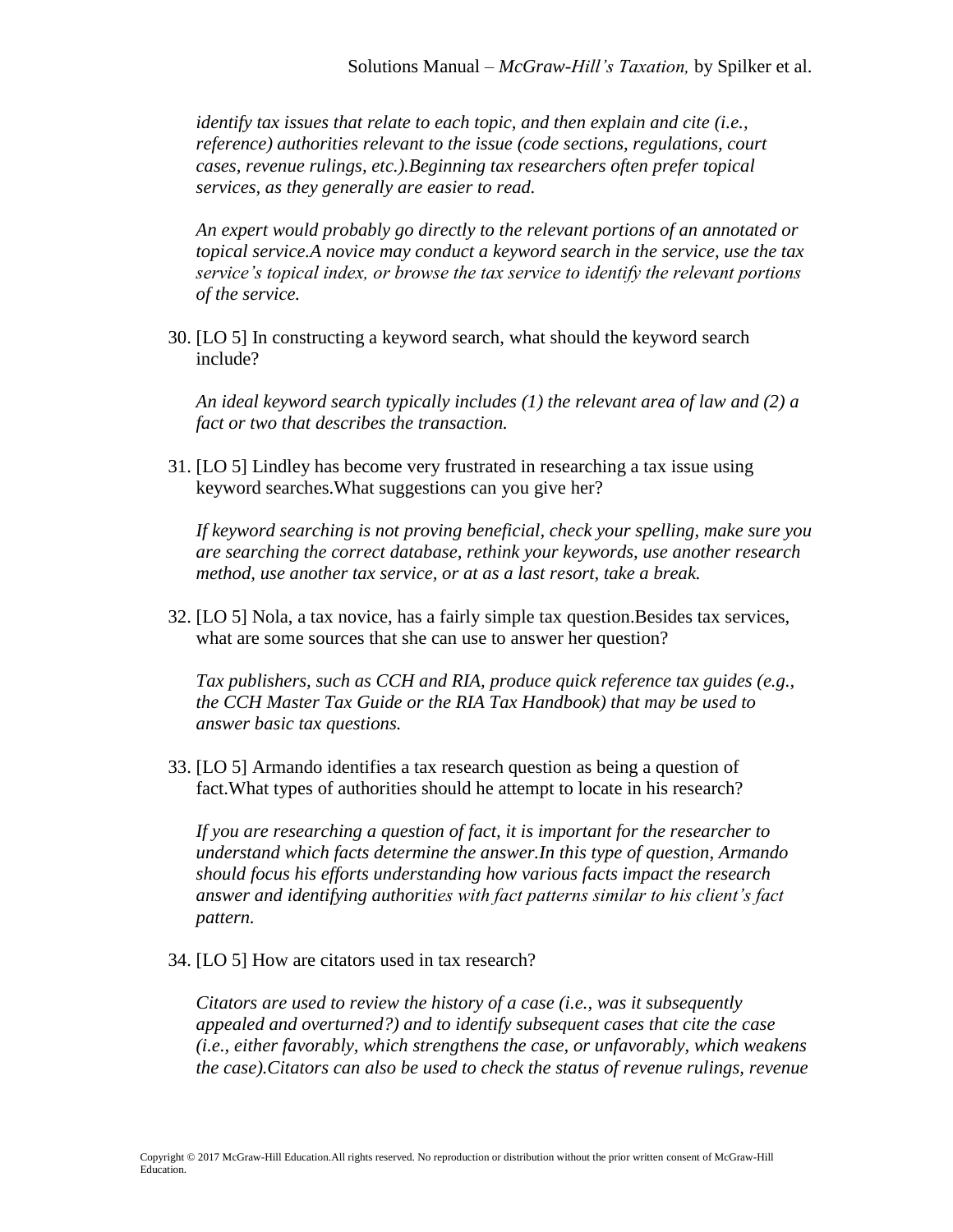*procedures, and other IRS pronouncements.*

35. [LO 5] What is the general rule for how many authorities a research memo should discuss?

*Enough to provide a clear understanding of the issue and interpretation of the*  law.It's important to consider authorities that may support and authorities that *may go against your desired conclusion to reach an accurate assessment of the strength of your conclusion.*

36. [LO 6] Identify some of the sources for tax professional standards.What are the potential ramifications of failing to comply with these standards?

*Some examples include: the American Institute of CPAs (AICPA) Code of Professional Conduct, the AICPA Statements on Standards for Tax Services (SSTS), the IRS's Circular 230, and statutes enacted by a CPA's specific State Board of Accountancy.Failure to comply with the standards could result in some rather adverse consequences for the tax professional (e.g., being admonished, suspended, barred from practicing before the IRS, admonished, suspended, or expelled from the AICPA, suspension or revocation of the CPA license, etc.).*

37. [LO 6] Levi is recommending a tax return position to his client.What standard must he meet to satisfy his professional standards?What is the source of this professional standard?

*AICPA SSTS No. 1 provides that a tax professional must comply with the standards imposed by the applicable tax authority when recommending a tax return position or preparing or signing a tax return.IRC Sec. 6694 provides these standards for federal tax purposes.*

*IRC Sec. 6694 imposes a penalty on a tax practitioner for any position that is not supported by substantial authority.A good tax professional evaluates whether supporting authority is substantial based upon the supporting and opposing authorities' weight and relevance.Substantial authority suggests the probability that the taxpayer's position is sustained upon audit or litigation is in the 35 to 40 percent range or above.The tax practitioner can also avoid penalty under IRC Sec. 6694 if the tax return position has at least a reasonable basis (i.e., supported by one or more authorities) and the position is disclosed on the taxpayer's return.*

*Circular 230 imposes the same tax practitioner standards as in IRC Sec. 6694 for when a tax practitioner generally may recommend a tax return position (substantial authority and no disclosure or reasonable basis with disclosure).*

38. [LO 6] What is Circular 230?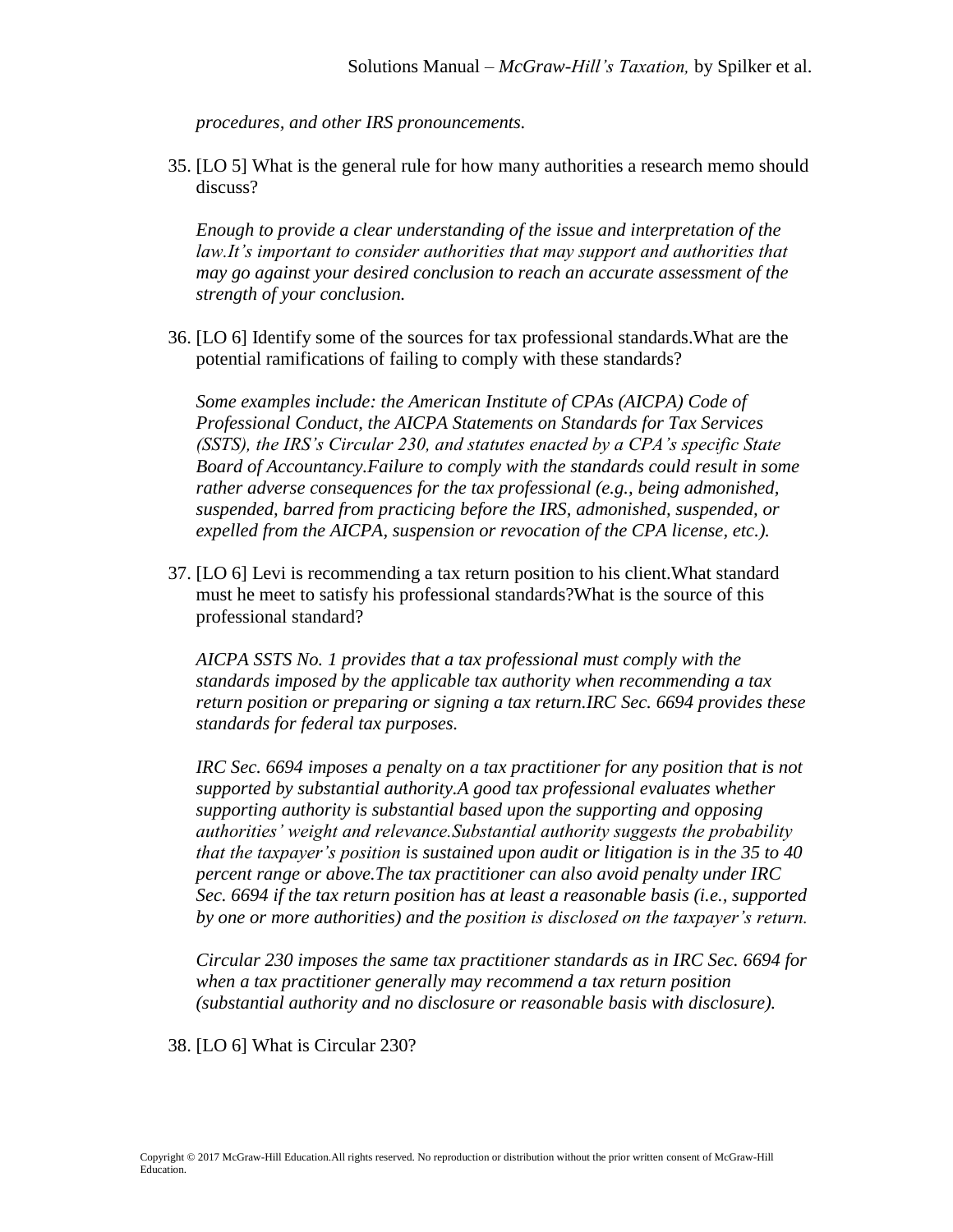*Circular 230 provides regulations governing tax practice and applies to all persons practicing before the IRS.There are five parts of Circular 230:Subpart A describes who may practice before the IRS (e.g., CPAs, attorneys, enrolled agents) and what practicing before the IRS means (tax return preparation, representing clients before the IRS, etc.).Subpart B describes the duties and restrictions that apply to individuals governed by Circular 230.Included in Subpart B are provisions discussing the submission of records to the IRS, guidelines when a practitioner discovers a tax return error, restrictions on charging contingency fees, prohibition of sharing employment with someone suspended from practicing before the IRS, stringent rules relating to providing advice for tax shelters, and standards for when a practitioner can recommend a tax return position.Subparts C and D explain sanctions and disciplinary proceedings for practitioners violating the Circular 230 provisions. Subpart E concludes with a few miscellaneous provisions (such as the Circular 230 effective date).*

*Circular 230 imposes the same tax practitioner standards as in IRC Sec. 6694 for when a tax practitioner generally may recommend a tax return position (substantial authority and no disclosure or reasonable basis with disclosure).*

39. [LO 7] What are the basic differences between civil and criminal tax penalties?

*Civil penalties are much more common, generally in the form of monetary penalties, and may be imposed when tax practitioners or taxpayers violate tax statutes without reasonable cause, as the result of negligence or intentional disregard of pertinent rules, or through willful disobedience or outright fraud.Criminal penalties are much less common than civil penalties.They are commonly charged in tax evasion cases (i.e., willful intent to defraud the government) but are imposed only after normal due process (i.e., trial).There is a higher standard for conviction in a criminal trial (beyond a reasonable doubt).However, the penalties are also much higher (i.e., fines up to \$100,000 for individuals plus a prison sentence).*

40. [LO 7] What are some of the most common civil penalties imposed on taxpayers?

*Some common examples of civil penalties that apply to taxpayers include: failure to file a tax return (5 percent of tax due per month with a maximum of 25% of net tax due), failure to pay tax owed (0.5 percent of tax due per month with a maximum of 25% of net tax due), failure to make estimated tax payments (rate varies on federal short-term interest rate and underpayment), substantial understatement of tax (20 percent of understatement), underpayment of tax due to transactions lacking economic substance (20 percent or 40 percent of understatement), providing false withholding information (\$500), and fraud (75 percent of liability attributable to fraud).*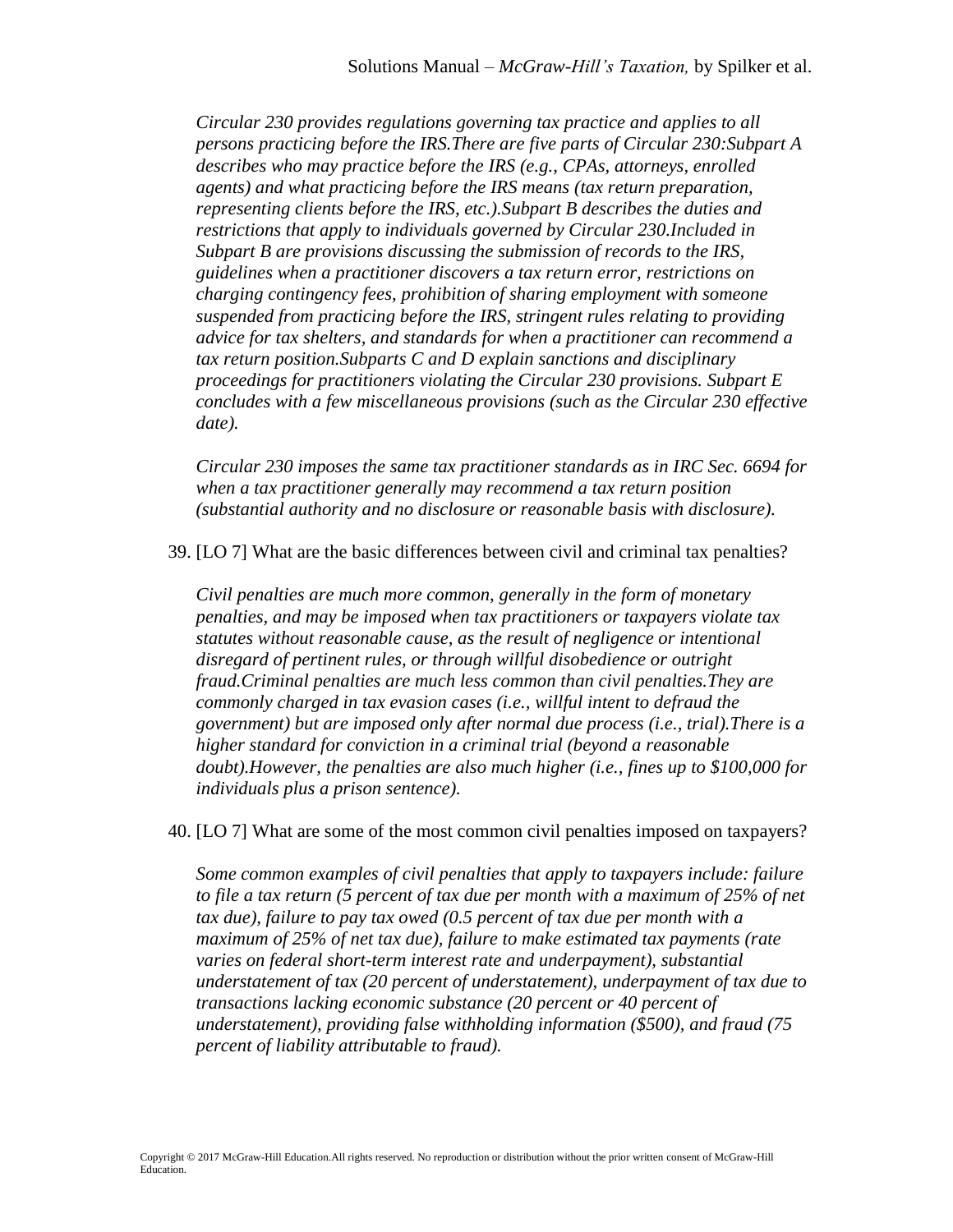41. [LO 7] What are the taxpayer's standards to avoid the substantial understatement of tax penalty?

*Taxpayers are not subject to penalty (i.e., a substantial understatement of tax penalty) for a disallowed tax return position if there is substantial authority that supports the tax return position.One evaluates whether supporting authority is "substantial" or not based upon the supporting and opposing authorities' weight and relevance.Substantial authority suggests that the probability that the taxpayer's position is sustained upon audit or litigation is in the 35 to 40 percent range or above.The taxpayer can also avoid penalty if the tax return position has a reasonable basis (i.e., supported by one or more tax authorities) and the position is disclosed on the taxpayer's return.*

42. [LO 7] What are the tax practitioner's standards to avoid a penalty for recommending a tax return position?

*IRC Sec. 6694 imposes a penalty on a* tax practitioner *for any position that that is not supported by substantial authority.A good tax professional evaluates whether supporting authority is substantial based upon the supporting and opposing authorities' weight and relevance. Substantial authority suggests the probability that the taxpayer's position is sustained upon audit or litigation is in the 35 to 40 percent range or above. The tax practitioner can also avoid penalty under IRC Sec. 6694 if the tax return position has at least a reasonable basis (i.e., supported by one or more tax authorities) and the position is disclosed on the taxpayer's return.* 

## **Problems**

43. [LO 1] Ahmed does not have enough cash on hand to pay his taxes.He was excited to hear that he can request an extension to file his tax return.Does this solve his problem?What are the ramifications if he doesn't pay his tax liability by April 15?

*Extensions allow the taxpayer to delay filing a tax return but do not extend the due date for tax payments.If a taxpayer fails to pay the entire balance of tax owed by the original due date of the tax return, the IRS charges the taxpayer interest on the underpayment from the due date of the return until the taxpayer pays the tax.The interest rate charged depends on taxpayer type (e.g., individual vs. corporation) and varies quarterly with the federal short-term interest rate.The interest rate for tax underpayments for individuals equals the federal short-term rate plus three percentage points.*

44. [LO 1] Molto Stancha Corporation had zero earnings this fiscal year; in fact, they lost money. Must they file a tax return?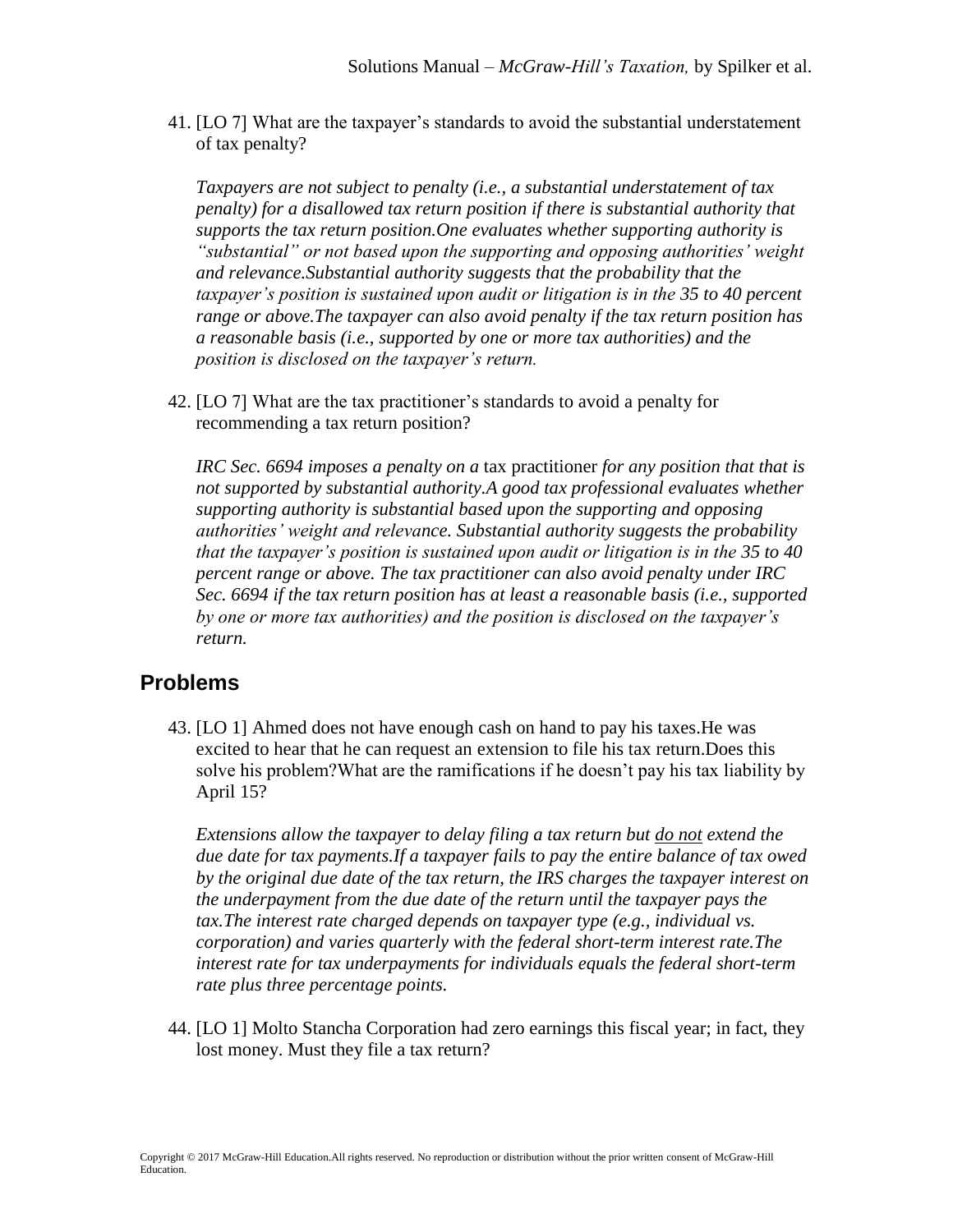*Yes, all corporations are required to file an income tax return regardless of their taxable income.*

45. [LO 1] The estate of Monique Chablis earned \$450 of income this year. Is the estate required to file an income tax return?

*No, because the estate's gross income is less than \$600, the estate is not required to file an income tax return.*

46. [LO 1] Jamarcus, a full-time student, earned \$2,500 this year from a summer job.He had no other income this year and will have zero federal income tax liability this year.His employer withheld \$300 of federal income tax from his summer pay.Is Jamarcus required to file a tax return?Should Jamarcus file a tax return?

*Jamarcus is not required to file an income tax return because his gross income of \$2,500 is well below the gross income threshold for a single taxpayer.However, he should file a tax return to receive a refund of the \$300 previously withheld.*

47. [LO 1] Shane has never filed a tax return despite earning excessive sums of money as a gambler.When does the statute of limitations expire for the years in which Shane has not filed a tax return?

*The statute of limitations remains open indefinitely for years in which the taxpayer fails to file a return.*

48. [LO 1] Latoya filed her tax return on February 10th this year.When will the statute of limitations expire for this tax return?

*The statute of limitations generally ends three years from the later of (i) the date the tax return was actually filed (3 years from February 10th of this year) or (ii) the tax return's original due date (3 years from April 15th of this year).Accordingly, Latoya's statute of limitations for the tax return will end 3 years from April 15th.*

49. [LO 1] Using the facts from the previous problem, how would your answer change if Latoya understated her income by 40 percent? How would your answer change if Latoya intentionally failed to report as taxable income any cash payments she received from her clients?

*A six-year statute of limitations applies to IRS assessments if the taxpayer omits items of gross income that exceed 25 percent of the gross income reported on the tax return.Thus, Latoya's statute of limitations would end 6 years from April 15th if she understated her income by 40 percent.*

*The statute of limitations remains open indefinitely for fraudulent returns (e.g., if*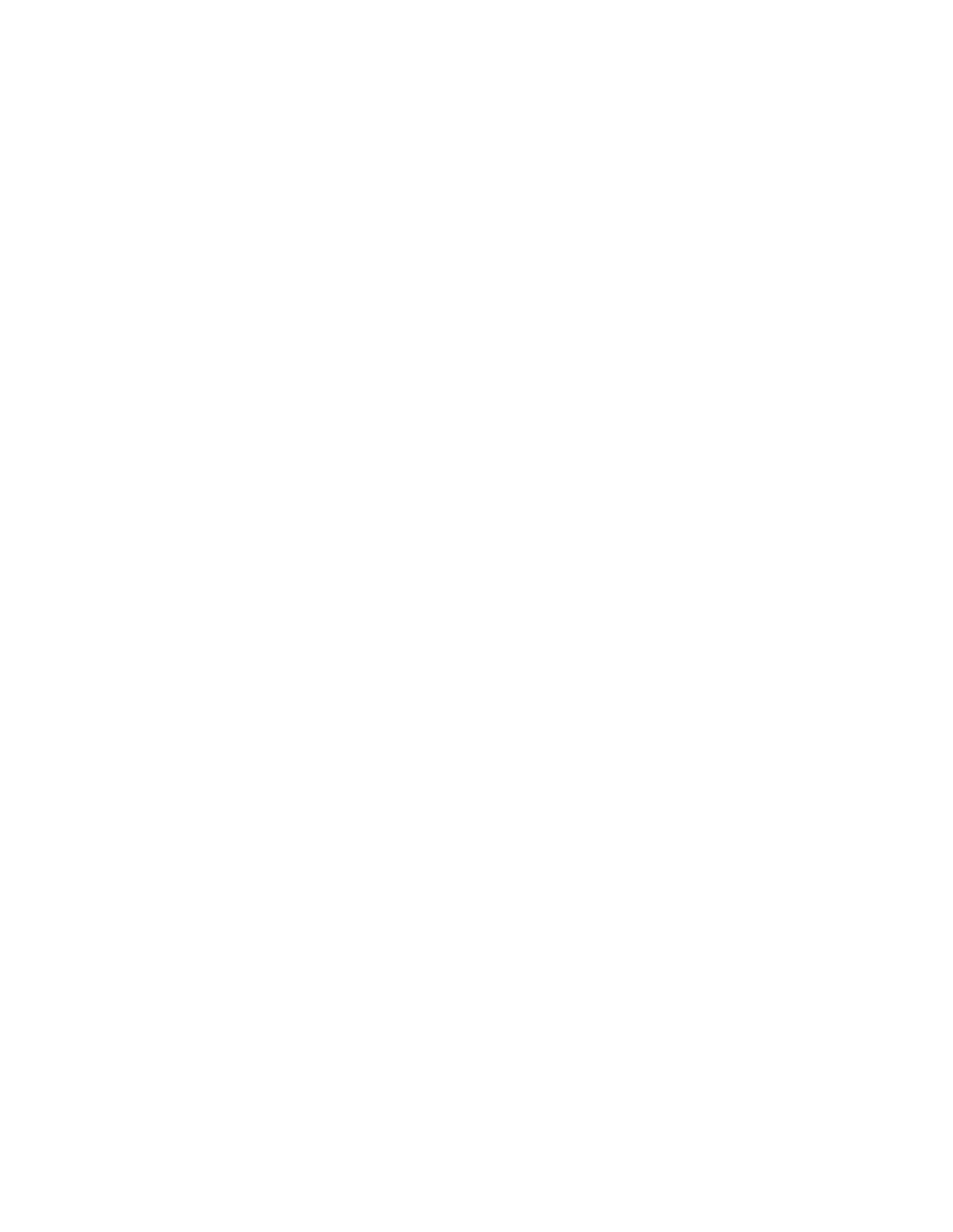54. [LO 2] Yong's tax return was audited because he calculated his tax liability incorrectly.What IRS audit procedure identified his tax return for audit?

*All returns are checked for mathematical and tax calculation errors.This process is referred to as the document perfection program.*

55. [LO 2] Randy deducted a high level of itemized deductions two years ago relative to his income level.He recently received an IRS notice requesting documentation for his itemized deductions.What audit procedure likely identified his tax return for audit?

*The Discriminant Function System (DIF system).The IRS likely selected Randy's return for audit because his high level of itemized deductions relative to his income resulted in a high DIF score.*

56. [LO 2] {Planning} Jackie has a corporate client that has recently received a 30 day notice from the IRS with a \$100,000 tax assessment.Her client is considering requesting an appeals conference to contest the assessment.What factors should Jackie advise her client to consider before requesting an appeals conference?

*An appeals officer would consider the merits of the unresolved issues as well as the "hazards of litigation"—that is, the probability that the IRS will lose if the case is brought to court and the resulting costs of a taxpayer-favorable ruling.Thus, the appeals officer has a bit more latitude to settle cases than examining agents.Because the appeals division is independent, it may be possible for the taxpayer to receive a more favorable resolution as the appeals officer has less emotionally invested in the audit.On the downside, the appeals officer may raise new issues, and thus, increase the taxpayer's tax exposure.In addition, the longer the dispute continues without resolution, the more interest will accrue on the assessment.*

57. [LO 2] {Planning} The IRS recently completed an audit of Shea's tax return and assessed \$15,000 additional tax.Shea requested an appeals conference but was unable to settle the case at the conference.She is contemplating which trial court to choose to hear her case.Provide her a recommendation based on the following alternative facts.

a. Shea resides in the 2nd Circuit, and the 2nd Circuit has recently ruled against the position Shea is litigating.

*Shea should choose the U.S. Court of Federal Claims to move the case to the Federal Circuit jurisdiction instead of the 2nd Circuit.*

b. The Federal Circuit Court of Appeals has recently ruled in favor of Shea's position.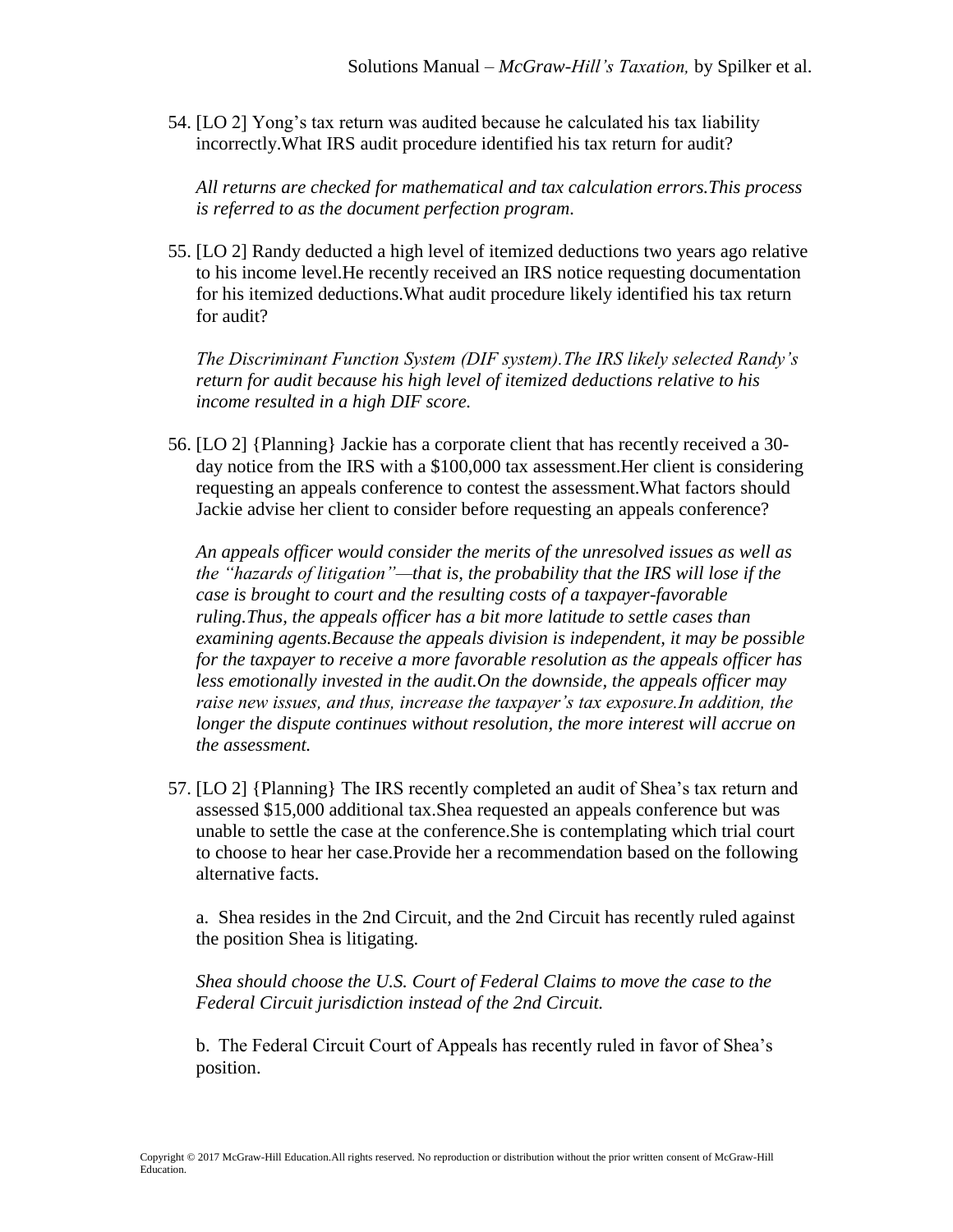*Shea should choose the Federal Circuit jurisdiction, and thus litigate in the U.S. Court of Federal Claims.*

c. The issue being litigated involves a question of fact.Shea has a very appealing story to tell but little favorable case law to support her position.

*Shea may benefit from a jury trial.Thus, her only option would be the U.S. District Court.*

d. The issue being litigated is highly technical, and Shea believes strongly in her interpretation of the law.

*Shea would benefit from having her case heard by tax experts.Thus, she should litigate in the U.S. Tax Court.*

e. Shea is a local elected official and would prefer to minimize any local publicity regarding the case.

*Local publicity is likely to be highest in a U.S. District Court.Thus, Shea should consider the U.S. Tax Court or the U.S. Court of Federal Claims.*

58. [LO 3] Juanita, a Texas resident (5th Circuit), is researching a tax question and finds a 5th Circuit case ruling that is favorable and a 9th Circuit case that is unfavorable.Which circuit case has more "authoritative weight" and why?How would your answer change if Juanita were a Kentucky resident (6th Circuit)?

*The 5th Circuit case has more authoritative weight because Juanita lives in the 5th Circuit.If Juanita lived in the 6th Circuit, the 5th and 9th Circuit cases would have equal weight.Juanita should be careful to analyze both cases to understand the underlying reasoning for the different opinions.*

59. [LO 3] Faith, a resident of Florida (11th Circuit) recently found a circuit court case that is favorable to her research question.Which two circuits would she prefer to have issued the opinion?

*She would prefer the circuits that would potentially hear her case to have issued the opinion (i.e., the 11th Circuit or the Federal Circuit).*

60. [LO 3] Robert has found a "favorable" authority directly on point for his tax question.If the authority is a court case, which court would he prefer to have issued the opinion?Which court would he least prefer to have issued the opinion?

*Given the favorable ruling, Robert should prefer the Supreme Court (i.e., the highest authority) to have issued the opinion.He would least prefer a U.S. District Court in a jurisdiction other than his district as this court would have the least authoritative weight and would not have jurisdiction for Robert's case if litigated.*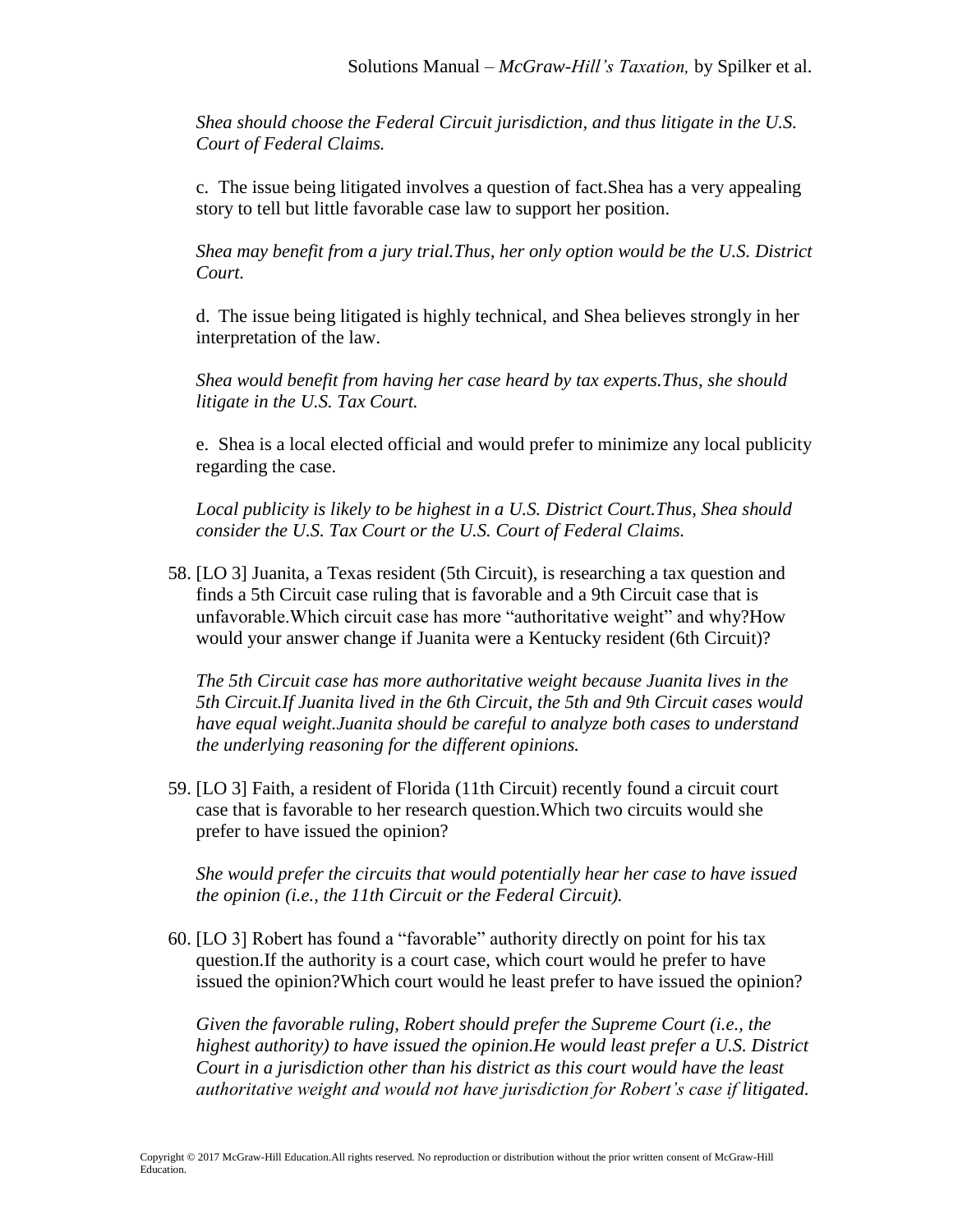61. [LO 3] Jamareo has found a "favorable" authority directly on point for his tax question.If the authority is an administrative authority, which specific type of authority would he prefer to answer his question?Which administrative authority would he least prefer to answer his question?

*Jamareo should prefer that the authority be an IRS regulation, as this is the highest administrative authority.Private letter rulings are generally considered the least administrative authority; thus, Jamareo would least prefer this type of authority.*

62. [LO 3] For each of the following citations identify the type of authority (statutory, administrative, or judicial) and explain the citation.

a. Reg. Sec. 1.111-1(b)

*Administrative. Type of regulation (1 = income tax), code section 111, regulation number 1, paragraph b.*

b.IRC Sec.  $469(c)(7)(B)(i)$ 

*Statutory. Section 469, subsection c, paragraph 7, subparagraph B, clause i.*

c. Rev. Rul. 82-204, 1982-2 C.B. 192

*Administrative. Ruling number 82-204 (204th ruling of 1982), volume of cumulative bulletin 1982-2, page number 192.* 

d. *Amdahl Corp*., 108 TC 507 (1997)

*Judicial. Volume 108 of the Tax Court reporter, page 507, year 1997.*

e. PLR 9727004

*Administrative. Year 1997, week number 27 (27th week of 1997), ruling number 004 (4th ruling of the week).*

f.*Hills v. Comm.*, 50 AFTR 2d 82 6070 (11th Cir., 1982)

*Judicial.50th volume of RIA AFTR2d court reporter, paragraph 82, circuit 11th , year 1982.*

63. [LO 3] For each of the following citations, identify the type of authority (statutory, administrative, or judicial) and explain the citation.

a. IRC Sec. 280A(c)(5)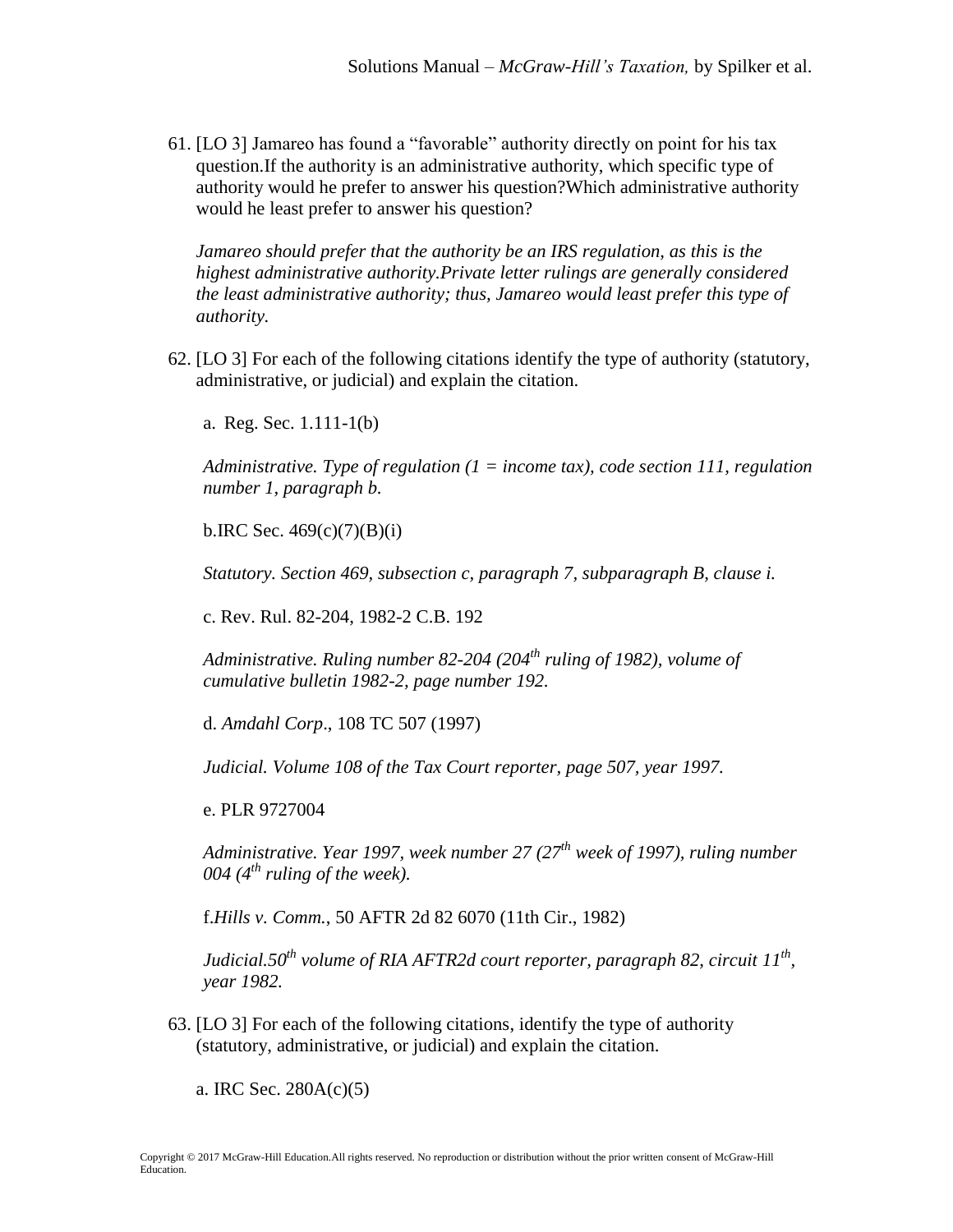*Statutory. Section 280A, subsection c, paragraph 5*

b. Rev. Proc. 2004-34, 2004-1 C.B. 911

*Administrative. Procedure number 2004-34 (34th procedure of 2004),volume of cumulative bulletin 2004-1, page number 911.*

c. *Lakewood Associates*, RIA TC Memo 95-3566.

*Judicial. Paragraph number 95-3566 of the RIA Tax Court Memorandum reporter.*

d. TAM 200427004

Administrative. Year 2004, week number 27  $(27<sup>th</sup>$  week of 2004), ruling number 004  $(4<sup>th</sup>$  ruling of the week).

e. *U.S. v. Muncy*, 2008-2 USTC par. 50,449 (E.D., AR, 2008)

 *Judicial. 2008-2 volume of the CCH court reporter, paragraph 50,449, Eastern District (E.D.), state Arkansas, year 2008.*

64. [LO 4] Justine would like to clarify her understanding of a code section recently enacted by Congress. What tax law sources are available to assist Justine?

*The House Ways and Means Committee, Senate Finance Committee, and Joint Conference Committee each produce a committee report that explains the current tax law, proposed change in the law, and justification for the change.These committee reports are considered statutory sources of the tax law and may be very useful in interpreting tax law changes and understanding Congressional intent.This is especially important after new legislation has been enacted because, with the exception of the Code, there will be very little authority interpreting the new law (i.e., no judicial or administrative authorities because of the time it takes for the new law to be litigated or for the IRS to issue interpretative guidance e.g., regulations, etc.).*

65. [LO 5] Aldina has identified conflicting authorities that address her research question.How should she evaluate these authorities to make a conclusion?

*The tax researcher should evaluate the hierarchy, jurisdiction, and age of the authority, placing more weight on higher and newer authorities that have jurisdiction over the taxpayer.*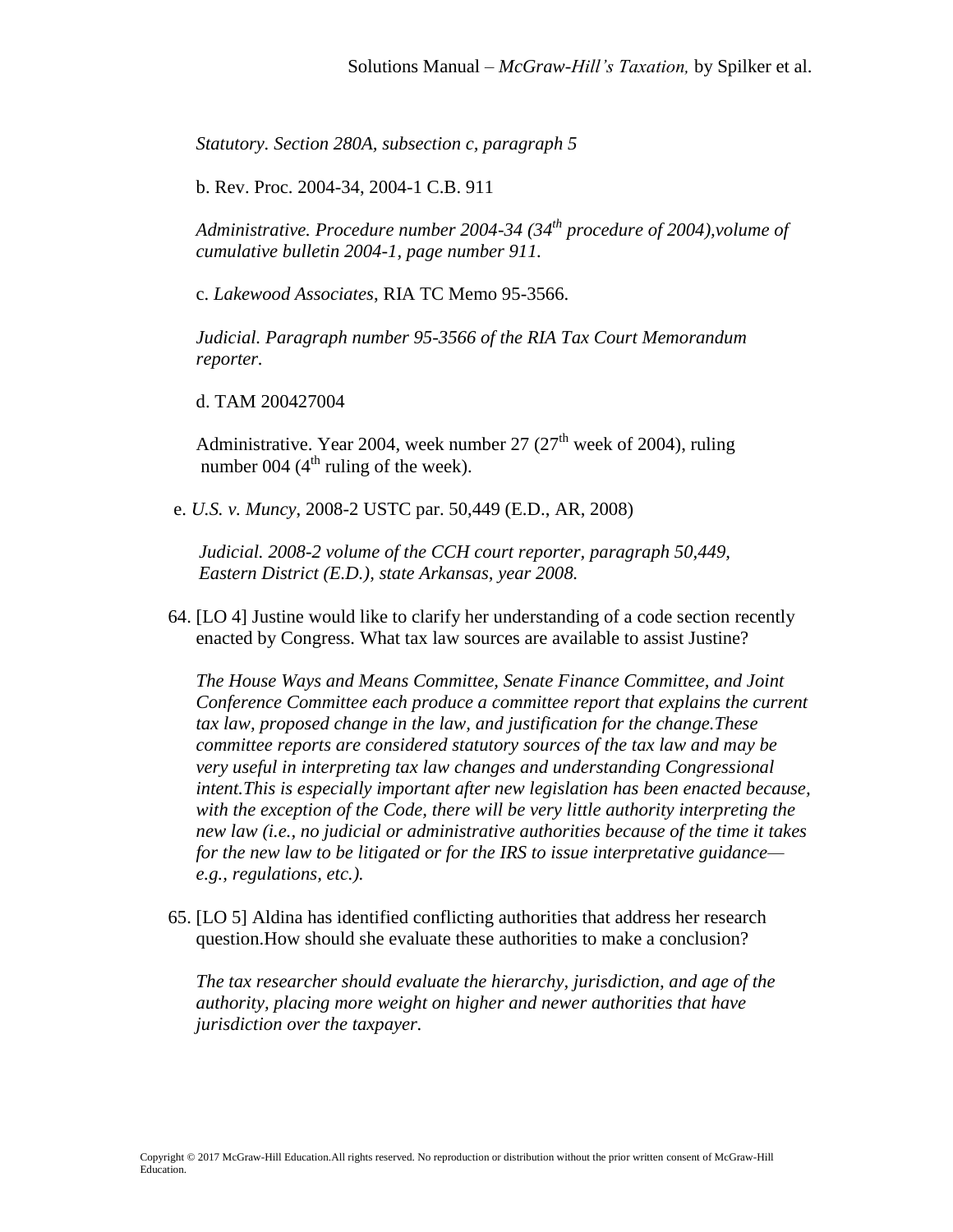66. [LO 5] Georgette has identified a 1983 court case that appears to answer her research question.What must she do to determine if the case still represents "current" law?

*Georgette should check the court case's history in the citator.Thecitator can be used to review the history of the case to find out, for example, whether it was subsequently appealed and overturned and to identify subsequent cases that cite the case.Favorable citations strengthen a case, while unfavorable citations weaken the case.*

67. [LO 5] Sandy has determined that her research question depends upon the interpretation of the phrase "not compensated by insurance."What type of research question is this?

*This is a question of law—i.e., the answer hinges upon the interpretation of a particular phrase in a code section.*

68. [LO 5] {Research} J.C. has been a professional gambler for many years.He loves this line of work and believes the income is tax-free.

a.Use an available tax research service to determine whether J.C.'s thinking is correct.Is the answer to this question found in the Internal Revenue Code?If not, what type of authority answers this question?

b.Write a short memo communicating the results of your research.

*J.C. is incorrect.It is well established that gambling income is taxable as gross income.This issue is not specifically addressed in the code.Instead, see the following court cases that address this issue.Slavin, Arthur, (1941) [43 BTA 1100,](http://checkpoint.riag.com/getDoc?DocID=T0BTA:14028.1&pinpnt=) McKenna, James, (1925) [1 BTA 326.E](http://checkpoint.riag.com/getDoc?DocID=T0BTA:140.1&pinpnt=)llery, E., (1944) [4 TC 407](http://checkpoint.riag.com/getDoc?DocID=T0TCR42:2766.2&pinpnt=) (1944).*

69. [LO 5] {Research} Katie recently won a ceramic dalmatian valued at \$800 on a television game show.She questions whether this prize is taxable since it was a "gift" she won on the show.

a.Use an available tax research service to answer Katie's question.

b.Write a letter to Katie communicating the results of your research.

*IRC Sec. 74(a) provides that gross income includes amounts received as prizes and awards.IRC Sec. 74 provides some exceptions to the general rule, but Katie will not satisfy any of these exceptions.*

70. [LO 5] {Research} Pierre recently received a tax penalty for failing to file a tax return.He was upset to receive the penalty, but he was comforted by the thought that he will get a tax deduction for paying the penalty.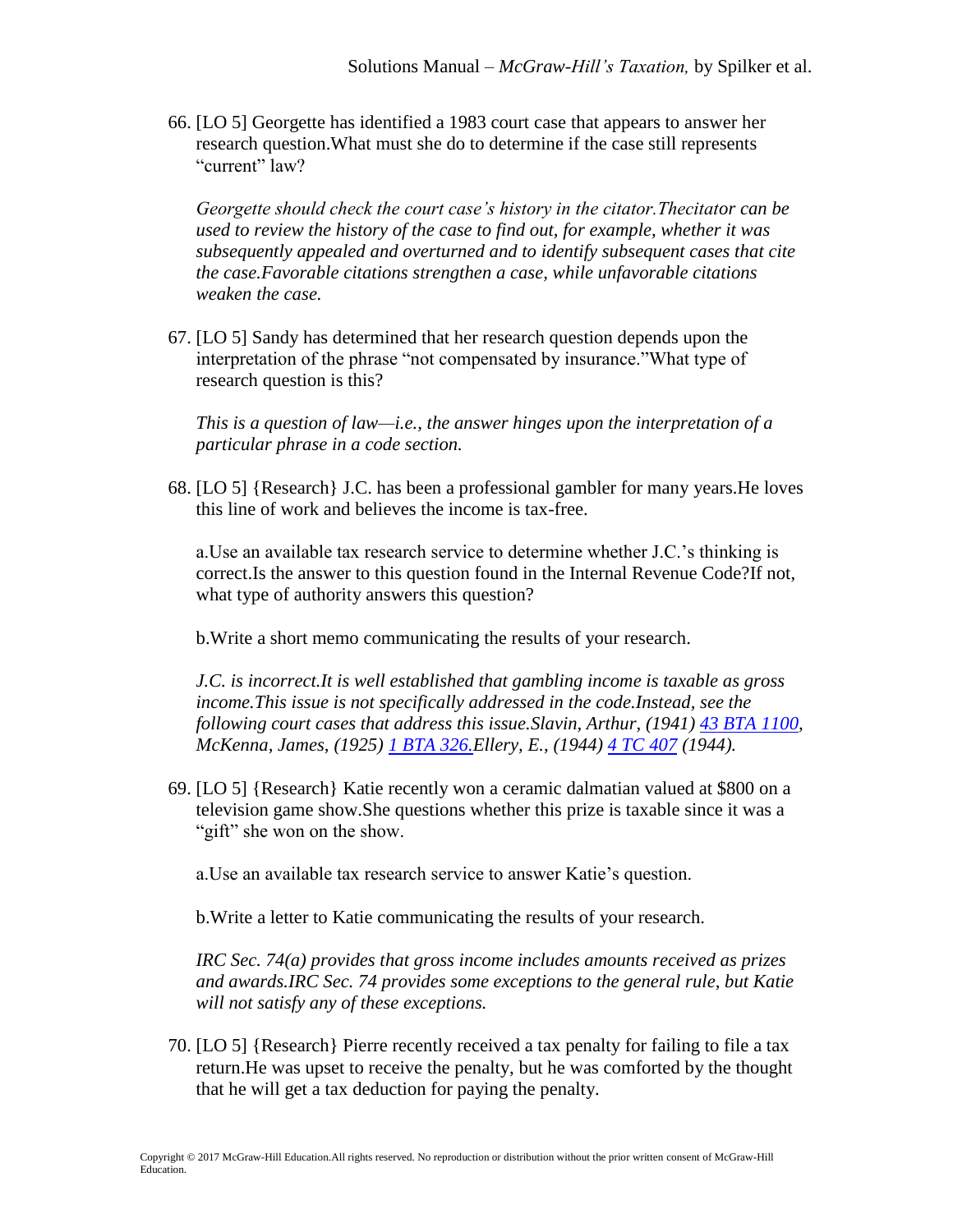a.Use an available tax research service to determine if Pierre is correct.

b.Write a memo communicating the results of your research.

*IRC Sec. 162(f) states that no deduction is allowed for any penalty paid to a government for the violation of any law.Reg. Sec. 1.162-21 further clarifies that penalties include civil penalties imposed by Federal, State, or local law, including additions to tax.*

71. [LO 5] {Research} Paris was happy to provide a contribution to her friend Nicole's campaign for mayor, especially after she learned that charitable contributions are tax deductible.

a.Use an available tax service to determine whether Paris can deduct this contribution.

b.Write a memo communicating the results of your research.

*It is well established that political contributions are not deductible—either under IRC Sec. 162 as trade or business expenses or under IRC Sec. 170 as charitable contributions.*

72. [LO 5] {Research} Matt and Lori recently were divorced.Although grief stricken, Matt was at least partially comforted by his monthly receipt of \$10,000 alimony.He was particularly excited to learn from his friend, Denzel, that the alimony was not taxable.Use an available tax service to determine if Denzel is correct.Would your answer change if Matt and Lori continued to live together?

*IRC Sec. 71(a) specifically states that alimony is included in gross income (i.e., it is taxable).If Matt and Lori continue to live together, the \$10,000 would not meet the definition of alimony under IRC Sec. 71(b)(1)(C), and thus, would not be taxable.*

73. [LO 5] {Research} Shaun is a huge college football fan.In the past, he has always bought football tickets on the street from ticket scalpers.This year, he decided to join the university's ticket program, which requires a \$2,000 contribution to the university for the "right" to purchase tickets.Shaun will then pay \$400 per season ticket.Shaun understands that the price paid for the season tickets is not tax deductible as a charitable contribution.However, contributions to a university are typically tax deductible.

a.Use an available tax service to determine how much, if any, of Shaun's \$2,000 contribution for the right to purchase tickets is tax deductible.

b. Write a letter to Shaun communicating the results of your research.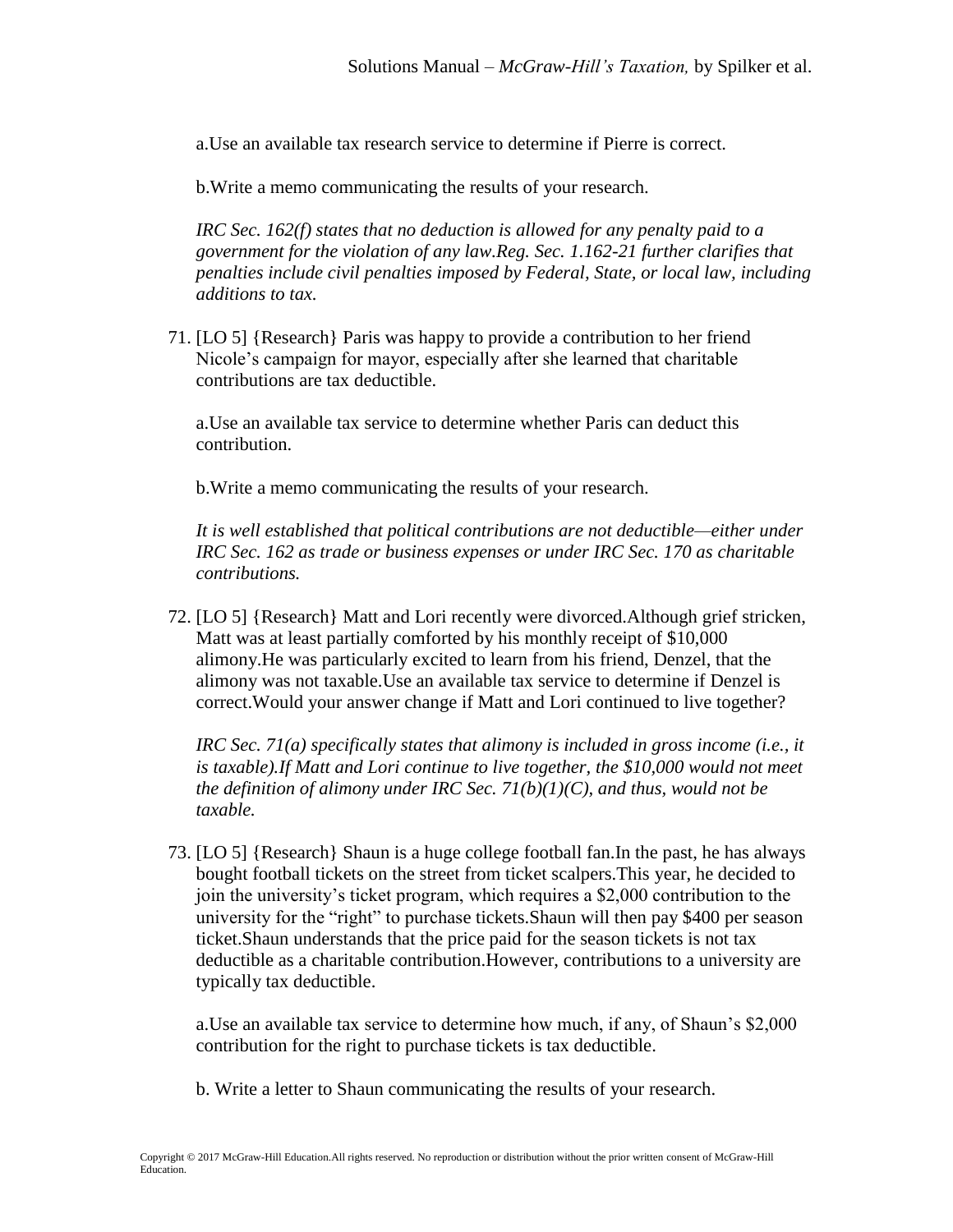*IRC Sec. 170(l) provides that only 80 percent of the amount contributed to the University for the right to purchase tickets is tax deductible.*

74. [LO 5] {Research} Latrell recently used his Delta Skymiles to purchase a free round trip ticket to Milan, Italy (value \$1,200).The frequent flyer miles used to purchase the ticket were generated from Latrell's business travel as a CPA.Latrell's employer paid for his business trips, and he was not taxed on the travel reimbursement.

a.Use an available tax research service to determine how much income, if any, does Latrell have to recognize as a result of purchasing an airline ticket with Skymiles earned from business travel.

b.Write a memo communicating the results of your research.

*IRS Announcement 2002-18 states that frequent flier miles earned for business travel and redeemed for in-kind benefits (e.g., a free airline ticket) do not represent taxable income.This ruling only applies to in-kind benefits and not frequent flier miles converted to cash.Since Latrell used his frequent flier miles to purchase an airline ticket, he will have no taxable income from the transaction.*

- 75. [LO 5] {Research} Benjamin, a new staff accountant for Local Firm CPAs, LLC, takes a CPA review course to help prepare for the CPA exam. Benjamin is not reimbursed for the cost of the course (\$1,500), but his firm expects him to take and pass the exam.
	- a. Use an available tax research service to determine if Benjamin may deduct the cost of the CPA exam course.
	- b. Write a memo communicating the results of your research.

*Benjamin cannot deduct the cost of the CPA review course because passing the exam qualifies Benjamin for a new trade or business.See Rev. Rul. 69-292, 1969-1 CB 84 and William D. Glenn, 62 TC 270 (1974).*

76. [LO 6] Randy has found conflicting authorities that address a research question for one of his clients.The majority of the authorities provide an unfavorable answer for his client.Randy estimates that if the client takes the more favorable position on its tax return that there is approximately a 48 percent chance that the position will be sustained upon audit or judicial proceeding.If the client takes this position on its tax return, will Randy be subject to penalty?Will the client potentially be subject to penalty?

*A tax preparer (Randy) may recommend a tax return position and avoid penalty if the position is supported by substantial authority.A good tax professional*